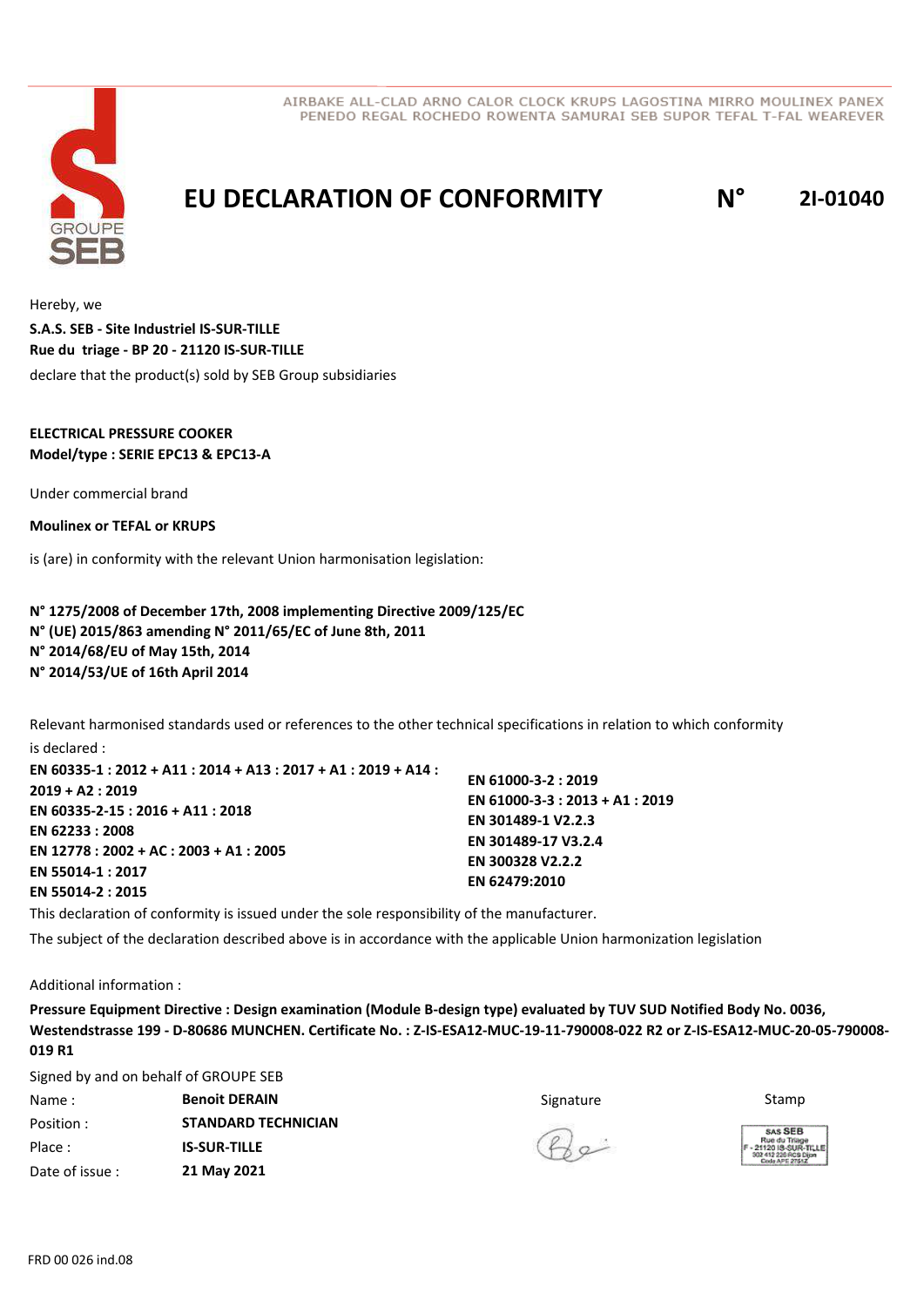



# **EC ДЕКЛАРАЦИЯ ЗА СЪОТВЕТСТВИЕ N° 2I-01040**

Ние, дружество

декларираме, че продуктът/продуктите, който/които се предлага/предлагат на пазара от "Groupe SEB" **S.A.S. SEB - Site Industriel IS-SUR-TILLE Rue du triage - BP 20 - 21120 IS-SUR-TILLE**

**ELECTRICAL PRESSURE COOKER Model/type : SERIE EPC13 & EPC13-A**

Под търговската марка/търговските марки

**Moulinex or TEFAL or KRUPS**

е/са в съответствие с приложимото законодателство на Съюза за хармонизация :

**N° 1275/2008 of December 17th, 2008 implementing Directive 2009/125/EC N° (UE) 2015/863 amending N° 2011/65/EC of June 8th, 2011 N° 2014/68/EU of May 15th, 2014 N° 2014/53/UE of 16th April 2014**

Използвани съответни хармонизирани стандарти или справки към другите технически спецификации, във връзка

с които е декларирано съответствие: **EN 60335-1 : 2012 + A11 : 2014 + A13 : 2017 + A1 : 2019 + A14 : 2019 + A2 : 2019 EN 60335-2-15 : 2016 + A11 : 2018 EN 62233 : 2008 EN 12778 : 2002 + AC : 2003 + A1 : 2005 EN 55014-1 : 2017 EN 55014-2 : 2015**

**EN 61000-3-2 : 2019 EN 61000-3-3 : 2013 + A1 : 2019 EN 301489-1 V2.2.3 EN 301489-17 V3.2.4 EN 300328 V2.2.2 EN 62479:2010**

Настоящата декларация за съответствие се издава изцяло на отговорността на производителя.

Предметът на декларацията, описана по-горе, е в съответствие с приложимото законодателство на Съюза за хармонизиране.

Допълнителна информация:

**Pressure Equipment Directive : Design examination (Module B-design type) evaluated by TUV SUD Notified Body No. 0036, Westendstrasse 199 - D-80686 MUNCHEN. Certificate No. : Z-IS-ESA12-MUC-19-11-790008-022 R2 or Z-IS-ESA12-MUC-20-05-790008- 019 R1**

Подписано от и от името на GROUPE SEB

| име                | <b>Benoit DERAIN</b>       | подпис       | Печат                                                 |
|--------------------|----------------------------|--------------|-------------------------------------------------------|
| функция :          | <b>STANDARD TECHNICIAN</b> |              | <b>SAS SEB</b>                                        |
| място:             | <b>IS-SUR-TILLE</b>        | $Q_{\alpha}$ | Rue du Triag<br>$-2112018 - SUB$<br>302 412 226 RCS I |
| Дата на издаване : | 21 May 2021                |              | Code APE 2761                                         |

 $Q_{\alpha}$ 

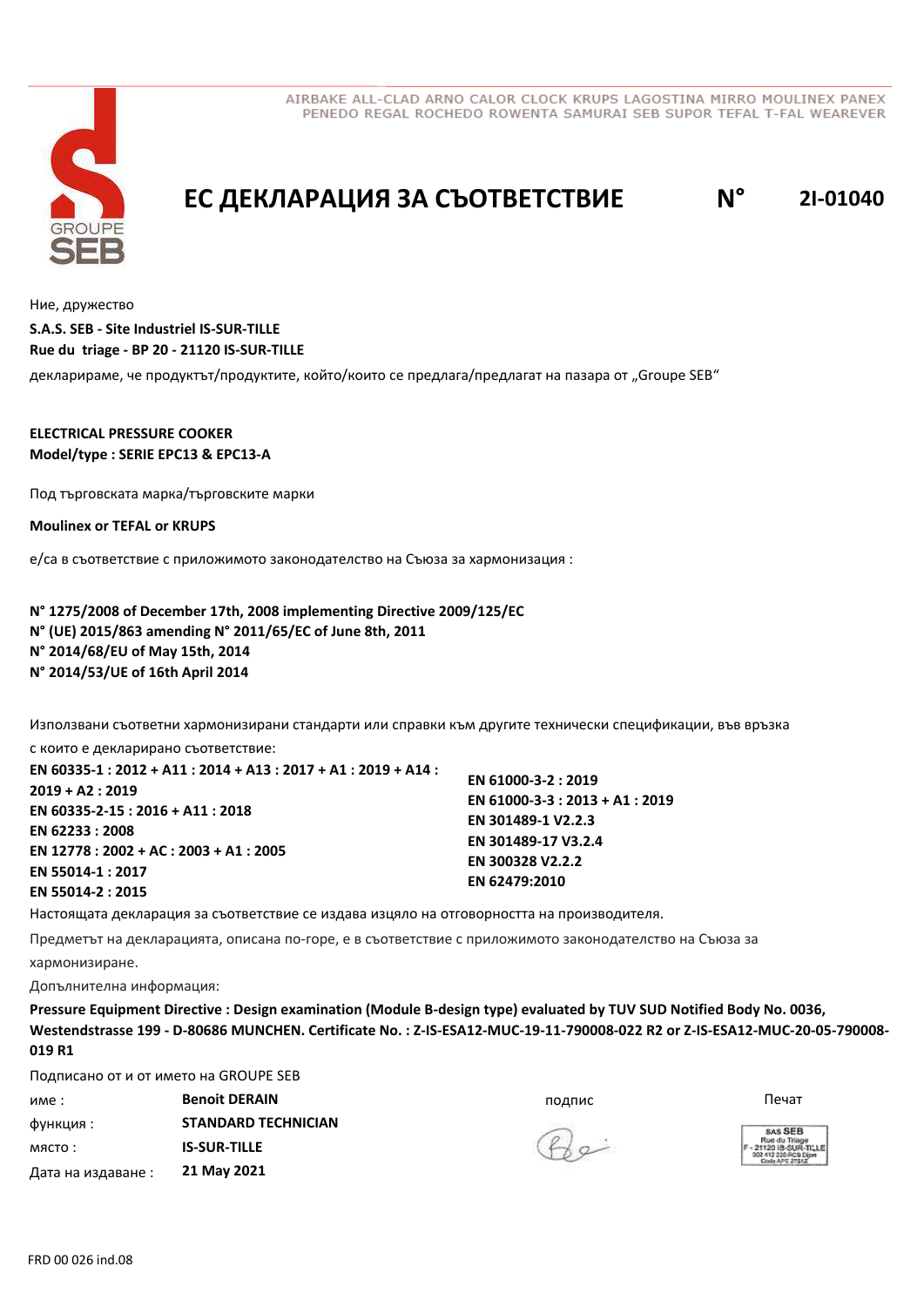

**EU IZJAVA O SUKLADNOSTI N° 2I-01040**

Mi, društvo izjavljujemo da je(su) proizvod(i) koji(e) društva kćeri Grupacije SEB stavljaju na tržište **S.A.S. SEB - Site Industriel IS-SUR-TILLE Rue du triage - BP 20 - 21120 IS-SUR-TILLE**

**ELECTRICAL PRESSURE COOKER Model/type : SERIE EPC13 & EPC13-A**

robne marke

**Moulinex or TEFAL or KRUPS**

u skladu s primjenjivim zakonodavstvom Unije o usklađivanju :

**N° 1275/2008 of December 17th, 2008 implementing Directive 2009/125/EC N° (UE) 2015/863 amending N° 2011/65/EC of June 8th, 2011 N° 2014/68/EU of May 15th, 2014 N° 2014/53/UE of 16th April 2014**

Relevantne usklađene norme koje se upotrebljavaju ili reference na druge tehničke specifikacije u odnosu na koje se izjavljuje sukladnost:

**EN 60335-1 : 2012 + A11 : 2014 + A13 : 2017 + A1 : 2019 + A14 : 2019 + A2 : 2019 EN 60335-2-15 : 2016 + A11 : 2018 EN 62233 : 2008 EN 12778 : 2002 + AC : 2003 + A1 : 2005 EN 55014-1 : 2017 EN 55014-2 : 2015 EN 61000-3-2 : 2019 EN 61000-3-3 : 2013 + A1 : 2019 EN 301489-1 V2.2.3 EN 301489-17 V3.2.4 EN 300328 V2.2.2 EN 62479:2010**

Ova izjava o sukladnosti izdaje se pod isključivom odgovornosti proizvođača.

Predmet gore opisane izjave u skladu je s primjenjivim zakonodavstvom Unije za usklađivanje.

Dodatne informacije:

**Pressure Equipment Directive : Design examination (Module B-design type) evaluated by TUV SUD Notified Body No. 0036, Westendstrasse 199 - D-80686 MUNCHEN. Certificate No. : Z-IS-ESA12-MUC-19-11-790008-022 R2 or Z-IS-ESA12-MUC-20-05-790008- 019 R1**

Potpisao i u ime GROUPE SEB

Naziv : Potpis **Benoit DERAIN** Pečat Funkcija : Mjesto : Datum izdavanja : **STANDARD TECHNICIAN IS-SUR-TILLE 21 May 2021**

 $Q_{\alpha}$ 

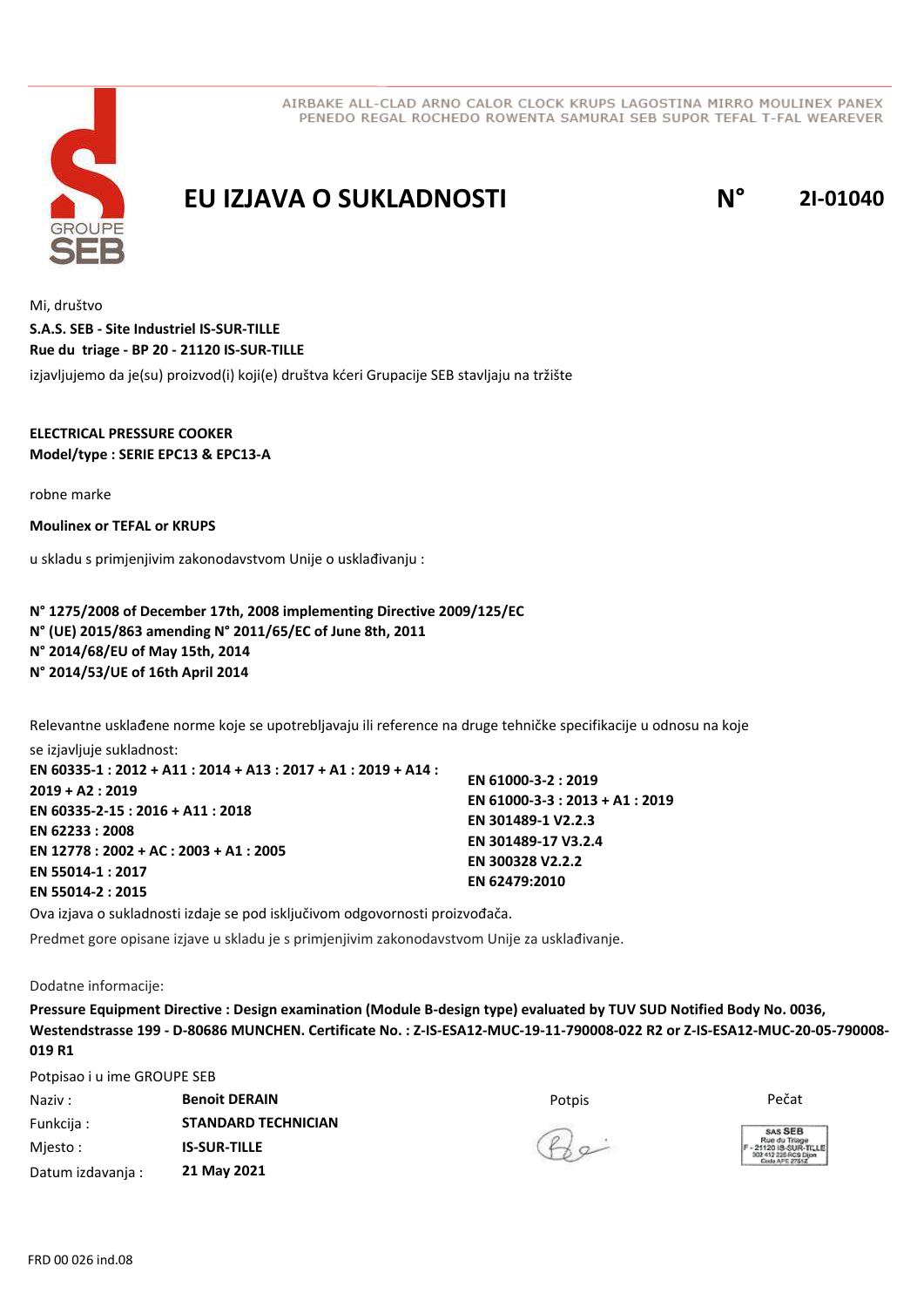



# **EU PROHLÁŠENÍ O SHODĚ N° 2I-01040**

My, společnost prohlašujeme, že produkt(y) uváděný(-é) na trh dceřinnými společnostmi skupiny SEB **S.A.S. SEB - Site Industriel IS-SUR-TILLE Rue du triage - BP 20 - 21120 IS-SUR-TILLE**

### **ELECTRICAL PRESSURE COOKER Model/type : SERIE EPC13 & EPC13-A**

pod obchodní(mi) značkou(ami)

**Moulinex or TEFAL or KRUPS**

je (jsou) ve shodě s harmonizačními právními předpisy Unie, které pro něj (ně) platí :

**N° 1275/2008 of December 17th, 2008 implementing Directive 2009/125/EC N° (UE) 2015/863 amending N° 2011/65/EC of June 8th, 2011 N° 2014/68/EU of May 15th, 2014 N° 2014/53/UE of 16th April 2014**

Použité příslušné harmonizované normy nebo odkazy na další technické specifikace, ve vztahu k nimž je deklarována shoda:

| EN 60335-1 : 2012 + A11 : 2014 + A13 : 2017 + A1 : 2019 + A14 : |                                 |
|-----------------------------------------------------------------|---------------------------------|
|                                                                 | EN 61000-3-2: 2019              |
| $2019 + A2: 2019$                                               | EN 61000-3-3 : 2013 + A1 : 2019 |
| EN 60335-2-15 : 2016 + A11 : 2018                               |                                 |
| EN 62233:2008                                                   | EN 301489-1 V2.2.3              |
|                                                                 | EN 301489-17 V3.2.4             |
| EN 12778 : 2002 + AC : 2003 + A1 : 2005                         | EN 300328 V2.2.2                |
| EN 55014-1:2017                                                 |                                 |
| EN 55014-2 : 2015                                               | EN 62479:2010                   |
|                                                                 |                                 |

Toto prohlášení o shodě se vydává výlučně na odpovědnost výrobce.

Předmět výše uvedeného prohlášení je v souladu s použitelnými harmonizačními právními předpisy Unie.

Další informace:

**Pressure Equipment Directive : Design examination (Module B-design type) evaluated by TUV SUD Notified Body No. 0036, Westendstrasse 199 - D-80686 MUNCHEN. Certificate No. : Z-IS-ESA12-MUC-19-11-790008-022 R2 or Z-IS-ESA12-MUC-20-05-790008- 019 R1**

Podepsáno a jménem skupiny GROUPE SEB

Název : Podpis **Benoit DERAIN** Razítko Funkce : místo : Datum vydání : **STANDARD TECHNICIAN IS-SUR-TILLE 21 May 2021**

 $Q_{\alpha}$ 

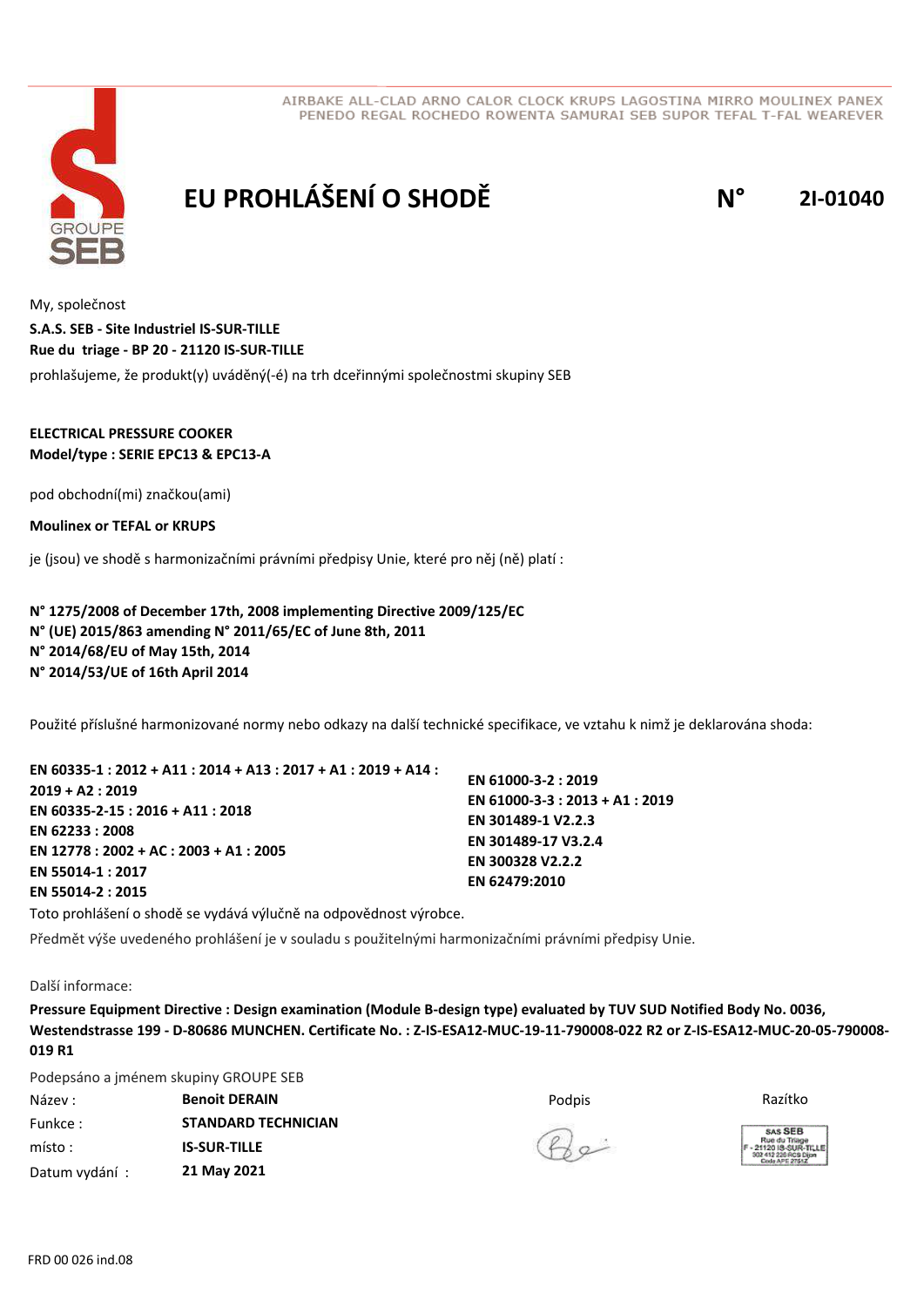

# **EU-OVERENSSTEMMELSESERKLÆRING N° 2I-01040**

Vi, virksomheden erklærer, at produktet/produkterne, der forhandles af SEB-gruppens filialer **S.A.S. SEB - Site Industriel IS-SUR-TILLE Rue du triage - BP 20 - 21120 IS-SUR-TILLE**

### **ELECTRICAL PRESSURE COOKER Model/type : SERIE EPC13 & EPC13-A**

Under varemærket/varemærkerne

**Moulinex or TEFAL or KRUPS**

er i overensstemmelse med Unionens gældende harmoniserede lovgivning :

**N° 1275/2008 of December 17th, 2008 implementing Directive 2009/125/EC N° (UE) 2015/863 amending N° 2011/65/EC of June 8th, 2011 N° 2014/68/EU of May 15th, 2014 N° 2014/53/UE of 16th April 2014**

Relevante anvendte harmoniserede standarder eller referencer til de andre tekniske specifikationer i forbindelse med hvilke, der er erklæret overensstemmelse:

**EN 60335-1 : 2012 + A11 : 2014 + A13 : 2017 + A1 : 2019 + A14 : 2019 + A2 : 2019 EN 60335-2-15 : 2016 + A11 : 2018 EN 62233 : 2008 EN 12778 : 2002 + AC : 2003 + A1 : 2005 EN 55014-1 : 2017 EN 55014-2 : 2015 EN 61000-3-2 : 2019 EN 61000-3-3 : 2013 + A1 : 2019**

**EN 301489-1 V2.2.3 EN 301489-17 V3.2.4 EN 300328 V2.2.2 EN 62479:2010**

Denne overensstemmelseserklæring er udstedt under producentens eget ansvar.

Emnet for erklæringen beskrevet ovenfor er i overensstemmelse med gældende EU-harmoniseringslovgivning.

#### Yderligere oplysninger

**Pressure Equipment Directive : Design examination (Module B-design type) evaluated by TUV SUD Notified Body No. 0036, Westendstrasse 199 - D-80686 MUNCHEN. Certificate No. : Z-IS-ESA12-MUC-19-11-790008-022 R2 or Z-IS-ESA12-MUC-20-05-790008- 019 R1**

Signeret af og på vegne af GROUPE SEB

| Navn:            | <b>Benoit DERAIN</b>       | Underskrift | Stempel                                                   |
|------------------|----------------------------|-------------|-----------------------------------------------------------|
| Funktion :       | <b>STANDARD TECHNICIAN</b> |             | SAS SEB                                                   |
| Sted :           | <b>IS-SUR-TILLE</b>        | $P_{2}$     | Rue du Triage<br>F - 21120 IS-SUR-T<br>302 412 226 RCS Di |
| Udstedelsesdato: | 21 May 2021                |             | Code APE 2761Z                                            |



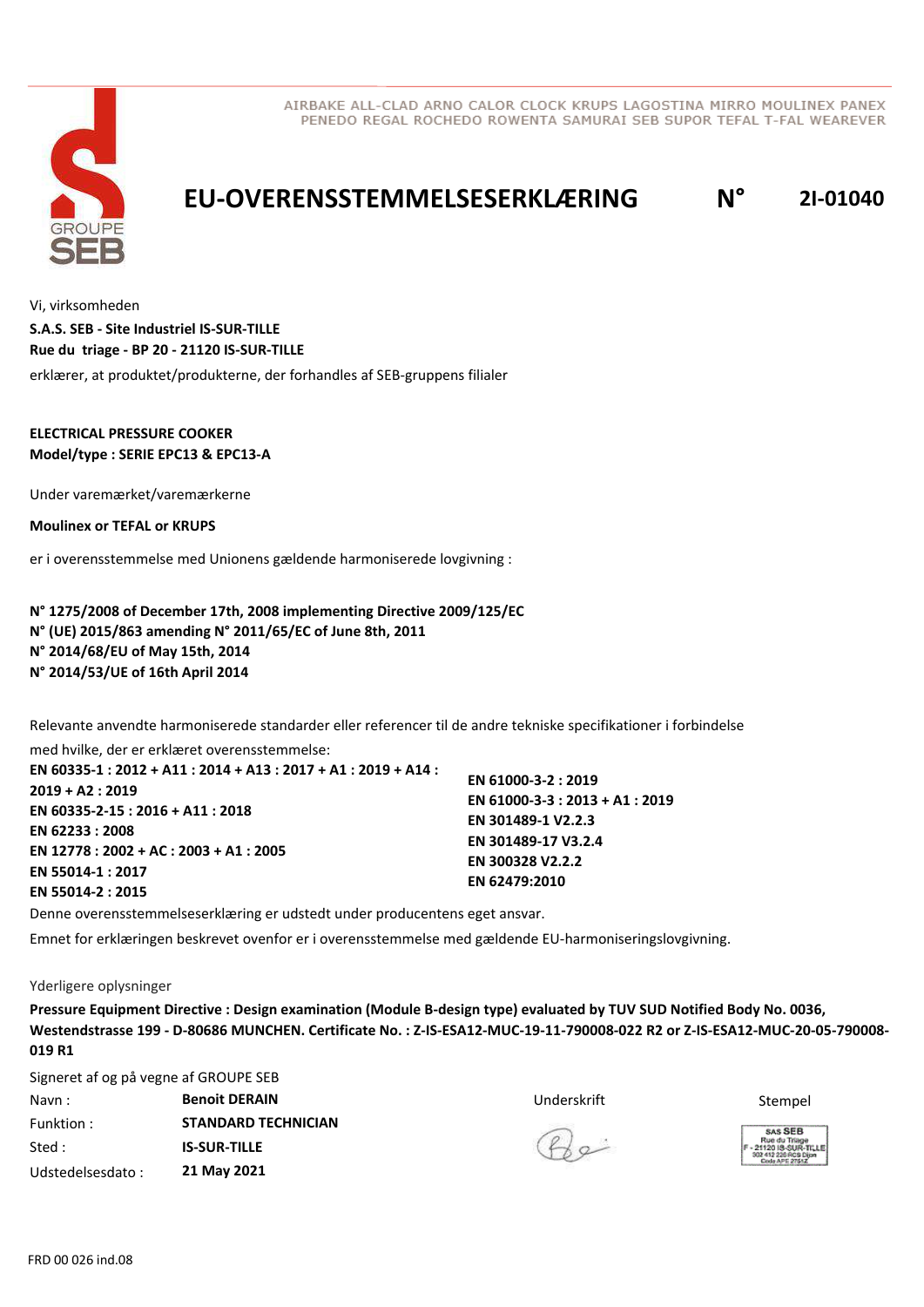



### **EU-CONFORMITEITSVERKLARING N° 2I-01040**

Wij, de firma verklaren dat het product dat wordt verkocht/de producten die worden verkocht door de filialen van de Groupe SEB **S.A.S. SEB - Site Industriel IS-SUR-TILLE Rue du triage - BP 20 - 21120 IS-SUR-TILLE**

### **ELECTRICAL PRESSURE COOKER Model/type : SERIE EPC13 & EPC13-A**

onder het/de handelsmerk(en)

**Moulinex or TEFAL or KRUPS**

in overeenstemming is/zijn met de relevante harmonisatiewetgeving van de Unie :

**N° 1275/2008 of December 17th, 2008 implementing Directive 2009/125/EC N° (UE) 2015/863 amending N° 2011/65/EC of June 8th, 2011 N° 2014/68/EU of May 15th, 2014 N° 2014/53/UE of 16th April 2014**

Gebruikte relevante geharmoniseerde normen of referenties naar de andere technische gegevens op basis waarvan

overeenstemming wordt verklaard **EN 60335-1 : 2012 + A11 : 2014 + A13 : 2017 + A1 : 2019 + A14 : 2019 + A2 : 2019 EN 60335-2-15 : 2016 + A11 : 2018 EN 62233 : 2008 EN 12778 : 2002 + AC : 2003 + A1 : 2005 EN 55014-1 : 2017 EN 55014-2 : 2015**

Deze verklaring van overeenstemming wordt onder volledige verantwoordelijkheid van de fabrikant uitgegeven.

Het onderwerp van de hierboven beschreven verklaring is in overeenstemming met de toepasselijke

harmonisatiewetgeving van de Unie.

Aanvullende informatie :

**Pressure Equipment Directive : Design examination (Module B-design type) evaluated by TUV SUD Notified Body No. 0036, Westendstrasse 199 - D-80686 MUNCHEN. Certificate No. : Z-IS-ESA12-MUC-19-11-790008-022 R2 or Z-IS-ESA12-MUC-20-05-790008- 019 R1**

Ondertekend door en namens GROUPE SEB

| Naam:               | <b>Benoit DERAIN</b>       | Handtekening | Stempel                                                   |
|---------------------|----------------------------|--------------|-----------------------------------------------------------|
| Functie:            | <b>STANDARD TECHNICIAN</b> |              | SAS SEB                                                   |
| Plaats:             | <b>IS-SUR-TILLE</b>        | (A)          | Rue du Triage<br>F - 21120 IS-SUR-T<br>302 412 226 RCS Di |
| Datum van uitgave : | 21 May 2021                |              | Code APE 2761Z                                            |

**EN 61000-3-2 : 2019**

**EN 301489-1 V2.2.3 EN 301489-17 V3.2.4 EN 300328 V2.2.2 EN 62479:2010**

**EN 61000-3-3 : 2013 + A1 : 2019**



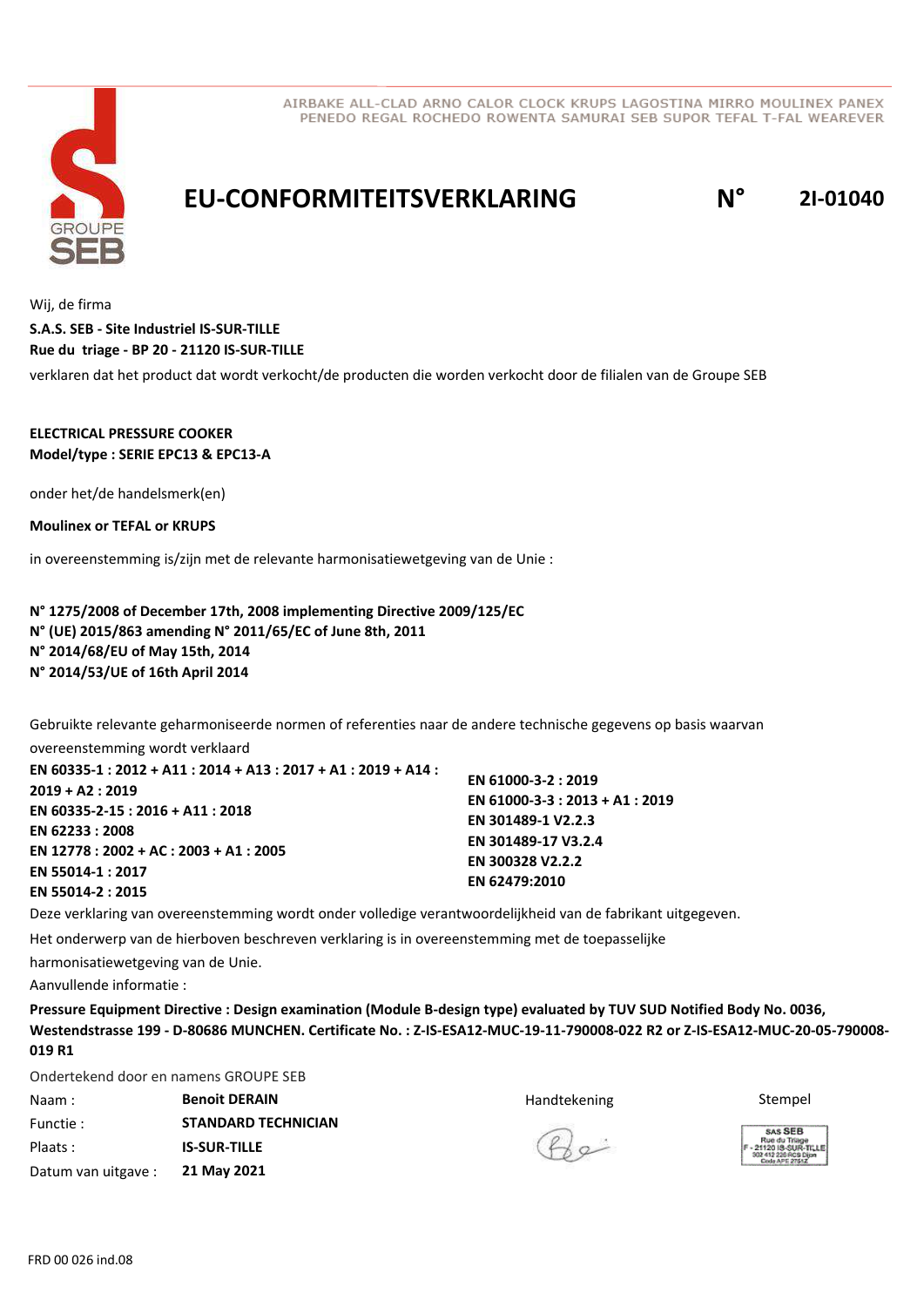

### **EL-I VASTAVUSDEKLARATSIOON N° 2I-01040**

Meie, ettevõte kinnitame käesolevaga, et tooted, mida SEB Grupi filiaalid turustavad **S.A.S. SEB - Site Industriel IS-SUR-TILLE Rue du triage - BP 20 - 21120 IS-SUR-TILLE**

#### **ELECTRICAL PRESSURE COOKER Model/type : SERIE EPC13 & EPC13-A**

mille valmistaja on

**Moulinex or TEFAL or KRUPS**

mis vastavad asjakohastele liidu ühtlustamisõigusaktidele :

**N° 1275/2008 of December 17th, 2008 implementing Directive 2009/125/EC N° (UE) 2015/863 amending N° 2011/65/EC of June 8th, 2011 N° 2014/68/EU of May 15th, 2014 N° 2014/53/UE of 16th April 2014**

Viited kasutatud harmoneeritud standarditele või viited muudele tehnilistele spetsifikatsioonidele, millele vastavust deklareeritakse:

**EN 60335-1 : 2012 + A11 : 2014 + A13 : 2017 + A1 : 2019 + A14 : 2019 + A2 : 2019 EN 60335-2-15 : 2016 + A11 : 2018 EN 62233 : 2008 EN 12778 : 2002 + AC : 2003 + A1 : 2005 EN 55014-1 : 2017 EN 55014-2 : 2015 EN 61000-3-2 : 2019 EN 61000-3-3 : 2013 + A1 : 2019 EN 301489-1 V2.2.3 EN 301489-17 V3.2.4 EN 300328 V2.2.2 EN 62479:2010**

Käesolev vastavausdeklaratsioon on välja antud tootja ainuvastutusel.

Ülalkirjeldatud deklaratsiooni objekt on kooskõlas kohaldatavate liidu ühtlustamisaktidega.

Täiendav teave:

**Pressure Equipment Directive : Design examination (Module B-design type) evaluated by TUV SUD Notified Body No. 0036, Westendstrasse 199 - D-80686 MUNCHEN. Certificate No. : Z-IS-ESA12-MUC-19-11-790008-022 R2 or Z-IS-ESA12-MUC-20-05-790008- 019 R1**

Alla kirjutanud GROUPE SEB ja tema nimel

Nimi : Allkiri **Benoit DERAIN** Pitse Funktsioon : Koht : Väljastamise kuupäev : **21 May 2021 STANDARD TECHNICIAN IS-SUR-TILLE**

 $Q_{\alpha}$ 

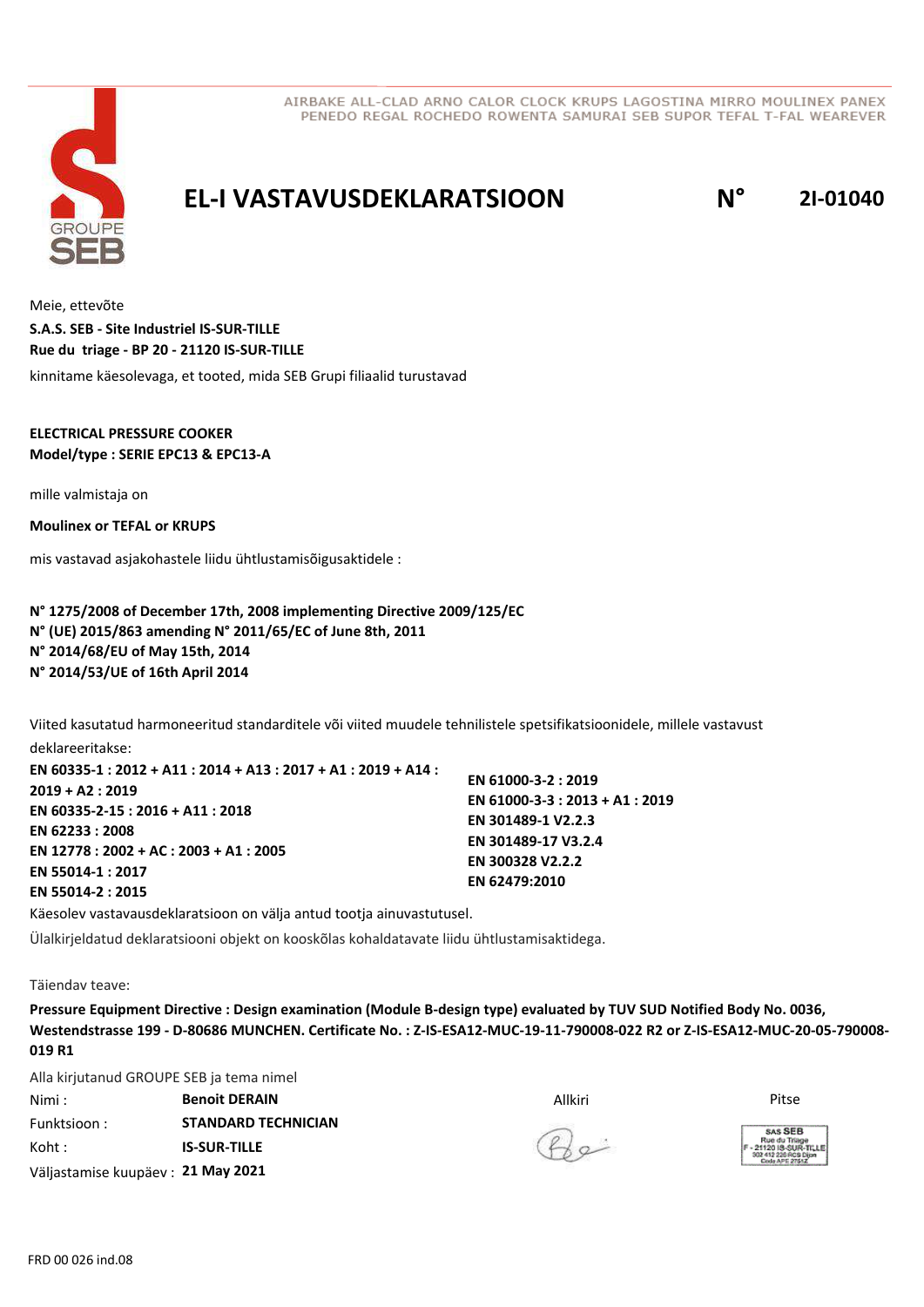

## **EU-VAATIMUSTENMUKAISUUSVAKUUTUS 2I-01040**

Me, [yhtiö] vakuutamme, että Groupe SEBin tytäryhtiöiden myymä tuote / myymät tuotteet **S.A.S. SEB - Site Industriel IS-SUR-TILLE Rue du triage - BP 20 - 21120 IS-SUR-TILLE**

**ELECTRICAL PRESSURE COOKER**

**Model/type : SERIE EPC13 & EPC13-A**

tavaramerkki

**Moulinex or TEFAL or KRUPS**

on/ovat sovellettavan EU:n yhdenmukaistamislainsäädännön mukainen/mukaisia :

**N° 1275/2008 of December 17th, 2008 implementing Directive 2009/125/EC N° (UE) 2015/863 amending N° 2011/65/EC of June 8th, 2011 N° 2014/68/EU of May 15th, 2014 N° 2014/53/UE of 16th April 2014**

Asiaankuuluvat yhdenmukaistetut standardit, joita on käytetty, tai viittaus muihin teknisiin eritelmiin, joiden perusteella

vaatimustenmukaisuusvakuutus on annettu: **EN 60335-1 : 2012 + A11 : 2014 + A13 : 2017 + A1 : 2019 + A14 : 2019 + A2 : 2019 EN 60335-2-15 : 2016 + A11 : 2018 EN 62233 : 2008 EN 12778 : 2002 + AC : 2003 + A1 : 2005 EN 55014-1 : 2017 EN 55014-2 : 2015**

**EN 61000-3-2 : 2019 EN 61000-3-3 : 2013 + A1 : 2019 EN 301489-1 V2.2.3 EN 301489-17 V3.2.4 EN 300328 V2.2.2 EN 62479:2010**

Tämä vaatimustenmukaisuusvakuutus on annettu valmistajan yksinomaisella vastuulla.

Edellä kuvattu julistuksen aihe on sovellettavan unionin yhdenmukaistamislainsäädännön mukainen

Lisätietoja:

**Pressure Equipment Directive : Design examination (Module B-design type) evaluated by TUV SUD Notified Body No. 0036, Westendstrasse 199 - D-80686 MUNCHEN. Certificate No. : Z-IS-ESA12-MUC-19-11-790008-022 R2 or Z-IS-ESA12-MUC-20-05-790008- 019 R1**

Allekirjoittanut GROUPE SEB ja puolesta

Nimi : Allekirjoitus **Benoit DERAIN** Leima Toiminto : Paikka : Valtuutettu edustaja : **21 May 2021 STANDARD TECHNICIAN IS-SUR-TILLE**



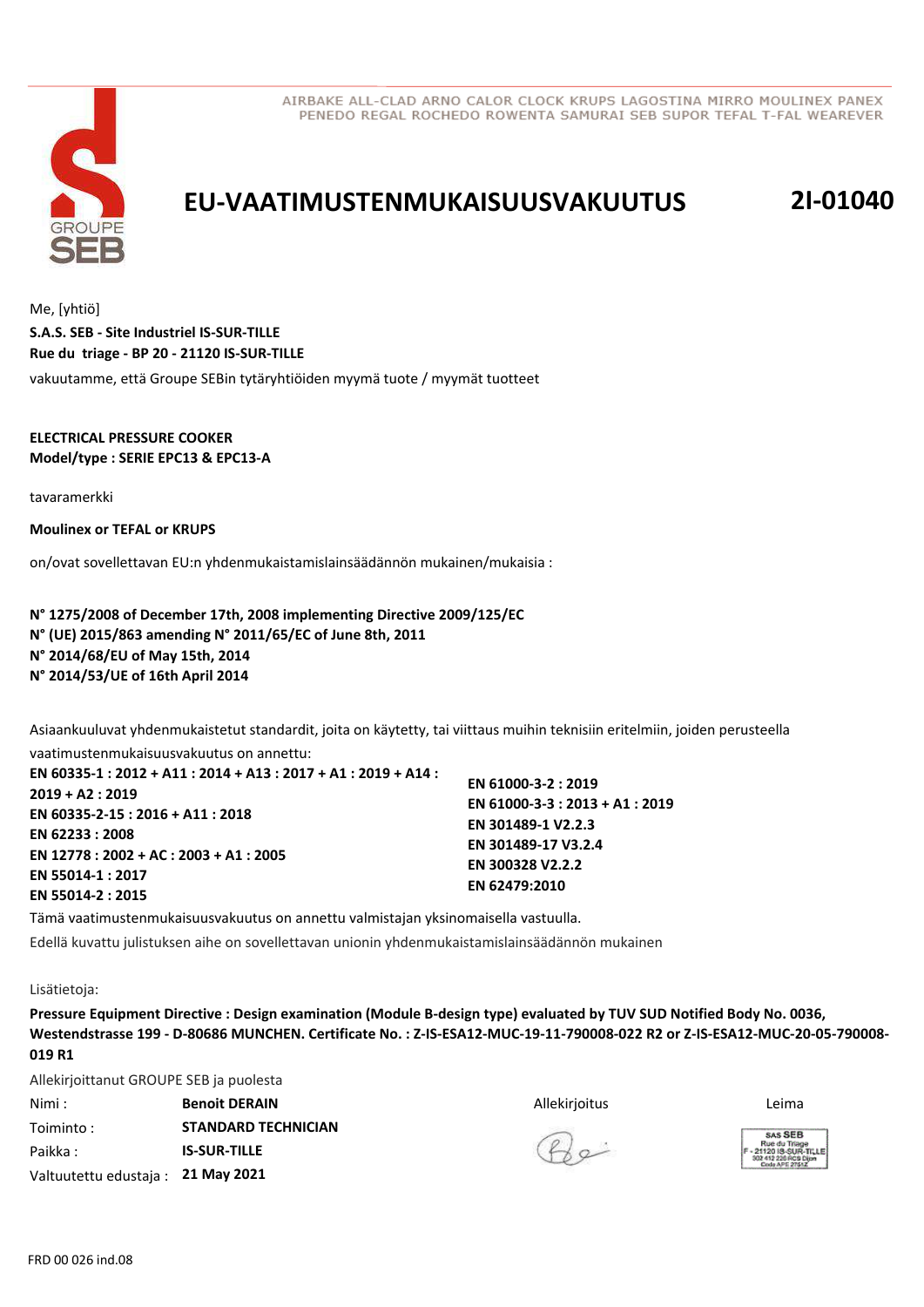

# **DECLARATION UE DE CONFORMITE N° 2I-01040**

Nous, société déclarons que le (les) produit(s) commercialisé(s) par les filiales du Groupe SEB **S.A.S. SEB - Site Industriel IS-SUR-TILLE Rue du triage - BP 20 - 21120 IS-SUR-TILLE**

### **ELECTRICAL PRESSURE COOKER Model/type : SERIE EPC13 & EPC13-A**

Sous la (les) marque(s) commerciale(s)

**Moulinex or TEFAL or KRUPS**

est (sont) conforme(s) à la législation d'harmonisation de l'Union applicable :

**N° 1275/2008 of December 17th, 2008 implementing Directive 2009/125/EC N° (UE) 2015/863 amending N° 2011/65/EC of June 8th, 2011 N° 2014/68/EU of May 15th, 2014 N° 2014/53/UE of 16th April 2014**

Normes harmonisées pertinentes appliquées ou autres spécifications techniques par rapport auxquelles la conformité est déclarée :

| EN 60335-1 : 2012 + A11 : 2014 + A13 : 2017 + A1 : 2019 + A14 : |                                 |
|-----------------------------------------------------------------|---------------------------------|
|                                                                 | EN 61000-3-2: 2019              |
| 2019 + A2 : 2019                                                | EN 61000-3-3 : 2013 + A1 : 2019 |
| EN 60335-2-15 : 2016 + A11 : 2018                               | EN 301489-1 V2.2.3              |
| EN 62233:2008                                                   |                                 |
| EN 12778 : 2002 + AC : 2003 + A1 : 2005                         | EN 301489-17 V3.2.4             |
|                                                                 | EN 300328 V2.2.2                |
| EN 55014-1 : 2017                                               | EN 62479:2010                   |
| EN 55014-2 : 2015                                               |                                 |

La présente déclaration de conformité est établie sous la seule responsabilité du fabricant. L'objet de la déclaration décrit ci-dessus est conforme à la législation d'harmonisation de l'Union applicable.

Informations complémentaires :

**Pressure Equipment Directive : Design examination (Module B-design type) evaluated by TUV SUD Notified Body No. 0036, Westendstrasse 199 - D-80686 MUNCHEN. Certificate No. : Z-IS-ESA12-MUC-19-11-790008-022 R2 or Z-IS-ESA12-MUC-20-05-790008- 019 R1**

Signé par et au nom de GROUPE SEB

| Nom:              | <b>Benoit DERAIN</b>       | Signature    | Tampon                                                    |
|-------------------|----------------------------|--------------|-----------------------------------------------------------|
| Fonction :        | <b>STANDARD TECHNICIAN</b> |              | SAS SEB                                                   |
| Lieu :            | <b>IS-SUR-TILLE</b>        | $Q_{\alpha}$ | Rue du Triage<br>F - 21120 IS-SUR-T<br>302 412 226 RCS Di |
| Date d'émission : | 21 May 2021                |              | Code APE 2761Z                                            |



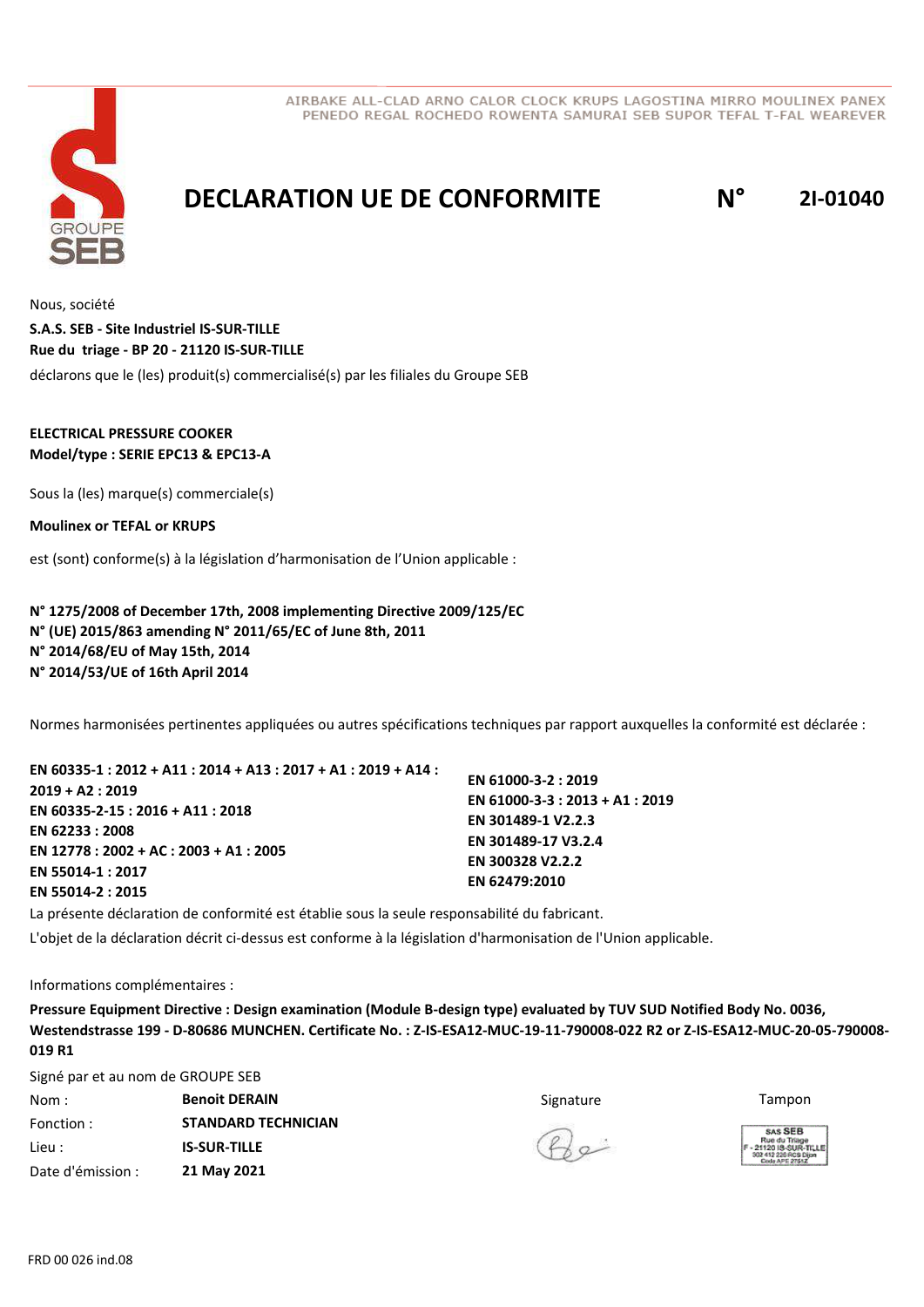

# **EU-KONFORMITÄTSERKLÄRUNG N° 2I-01040**

Hiermit erklären wir, die Gesellschaft dass das/die von den Tochtergesellschaften der SEB-Gruppe auf den Markt gebrachte(n) Produkt(e) **S.A.S. SEB - Site Industriel IS-SUR-TILLE Rue du triage - BP 20 - 21120 IS-SUR-TILLE**

#### **ELECTRICAL PRESSURE COOKER Model/type : SERIE EPC13 & EPC13-A**

unter der/den Handelsmarke(n)

**Moulinex or TEFAL or KRUPS**

mit der geltenden EU-Rechtsvorschrift zur Harmonisierung konform ist/sind:

**N° 1275/2008 of December 17th, 2008 implementing Directive 2009/125/EC N° (UE) 2015/863 amending N° 2011/65/EC of June 8th, 2011 N° 2014/68/EU of May 15th, 2014 N° 2014/53/UE of 16th April 2014**

Einschlägigen harmonisierten Normen, die zugrunde gelegt wurden, oder Angabe der anderen technischen spezifikationen,

in Bezug auf die **EN 60335-1 : 2012 + A11 : 2014 + A13 : 2017 + A1 : 2019 + A14 : 2019 + A2 : 2019 EN 60335-2-15 : 2016 + A11 : 2018 EN 62233 : 2008 EN 12778 : 2002 + AC : 2003 + A1 : 2005 EN 55014-1 : 2017 EN 55014-2 : 2015 EN 61000-3-2 : 2019 EN 61000-3-3 : 2013 + A1 : 2019 EN 301489-1 V2.2.3 EN 301489-17 V3.2.4 EN 300328 V2.2.2 EN 62479:2010**

Die alleinige Verantwortung für die Ausstellung dieser Konformitätserklärung trägt der Hersteller Der Gegenstand der oben beschriebenen Erklärung entspricht den geltenden Rechtsvorschriften zur Harmonisierung der Union.

Zuzatzangaben :

**Pressure Equipment Directive : Design examination (Module B-design type) evaluated by TUV SUD Notified Body No. 0036, Westendstrasse 199 - D-80686 MUNCHEN. Certificate No. : Z-IS-ESA12-MUC-19-11-790008-022 R2 or Z-IS-ESA12-MUC-20-05-790008- 019 R1**

Unterzeichnet von und im Auftrag der GROUPE SEB

**Name : Stempel & Benoit DERAIN Branch Band Band Band Branch Branch Branch Branch Branch Branch Branch Branch B** Funktion : Ausstellungsdatum : ort : **STANDARD TECHNICIAN IS-SUR-TILLE 21 May 2021**



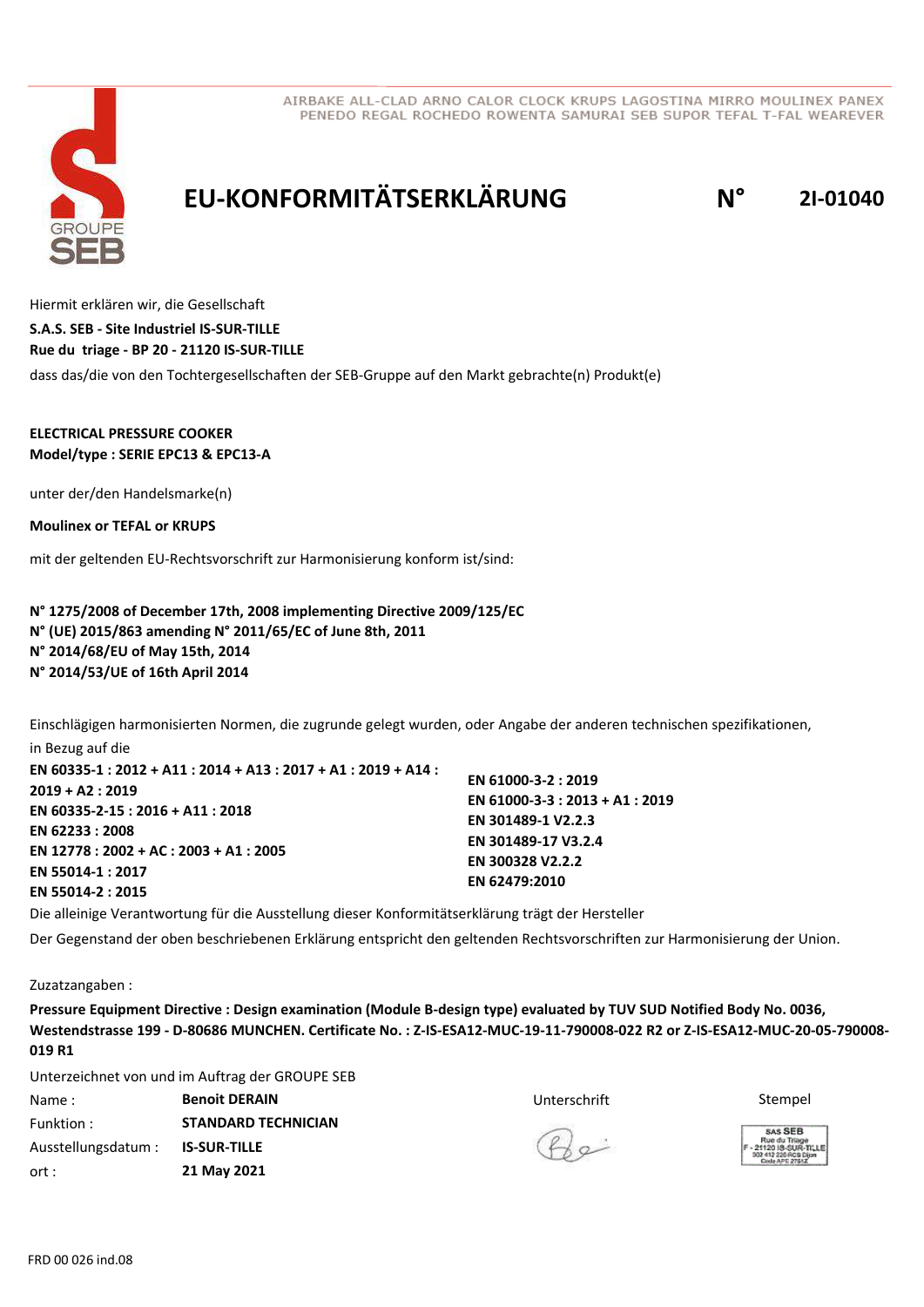



### **ΔΗΛΩΣΗ ΣΥΜΜΟΡΦΩΣΗΣ ΕΕ N° 2I-01040**

Εμείς, η εταιρεία δηλώνουμε ότι το (τα) προϊόν(τα) που εμπορεύονται οι θυγατρικές του Groupe SEB **S.A.S. SEB - Site Industriel IS-SUR-TILLE Rue du triage - BP 20 - 21120 IS-SUR-TILLE**

#### **ELECTRICAL PRESSURE COOKER Model/type : SERIE EPC13 & EPC13-A**

Υπό την (τις) εμπορική(ές) επωνυμία(ες)

**Moulinex or TEFAL or KRUPS**

είναι σύμμορφο(α) προς την ισχύουσα νομοθεσία εναρμόνισης της Ένωσης :

**N° 1275/2008 of December 17th, 2008 implementing Directive 2009/125/EC N° (UE) 2015/863 amending N° 2011/65/EC of June 8th, 2011 N° 2014/68/EU of May 15th, 2014 N° 2014/53/UE of 16th April 2014**

Σχετικά εναρμονισμένα πρότυπα που χρησιμοποιήθηκαν ή μνεία άλλων τεχνικών προδιαγραφών σε σχέση µε τις οποίες

δηλώνεται **EN 60335-1 : 2012 + A11 : 2014 + A13 : 2017 + A1 : 2019 + A14 : 2019 + A2 : 2019 EN 60335-2-15 : 2016 + A11 : 2018 EN 62233 : 2008 EN 12778 : 2002 + AC : 2003 + A1 : 2005 EN 55014-1 : 2017 EN 55014-2 : 2015 EN 61000-3-2 : 2019 EN 61000-3-3 : 2013 + A1 : 2019 EN 301489-1 V2.2.3 EN 301489-17 V3.2.4 EN 300328 V2.2.2 EN 62479:2010**

Η παρούσα δήλωση συμμόρφωσης εκδίδεται µε αποκλειστική ευθύνη του κατασκευαστή.

Το αντικείμενο της δήλωσης που περιγράφεται ανωτέρω είναι σύμφωνο με την ισχύουσα νομοθεσία εναρμόνισης της Ένωσης.

Περισσότερες πληροφορίες :

**Pressure Equipment Directive : Design examination (Module B-design type) evaluated by TUV SUD Notified Body No. 0036, Westendstrasse 199 - D-80686 MUNCHEN. Certificate No. : Z-IS-ESA12-MUC-19-11-790008-022 R2 or Z-IS-ESA12-MUC-20-05-790008- 019 R1**

Υπογράφεται από και για λογαριασμό της GROUPE SEB

Όνομα : Υπογραφή **Benoit DERAIN** Σφραγίδα Λειτουργία : Θέση : Ημερομηνία έκδοσης : **21 May 2021 STANDARD TECHNICIAN IS-SUR-TILLE**



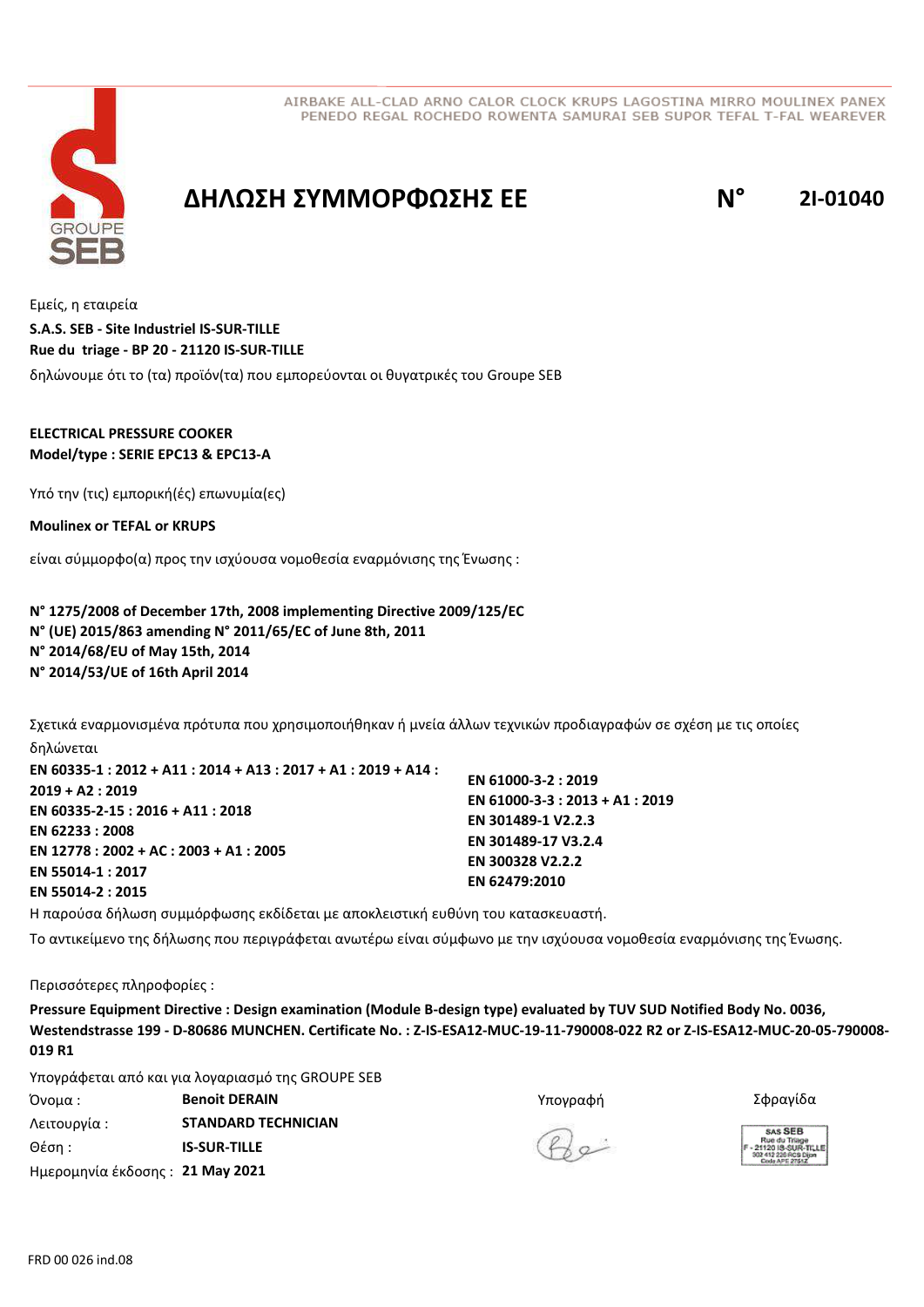



# **EU-MEGFELELŐSÉGI NYILATKOZAT N° 2I-01040**

A következő társaság

**S.A.S. SEB - Site Industriel IS-SUR-TILLE Rue du triage - BP 20 - 21120 IS-SUR-TILLE**

ezennel kijelenti, hogy a SEB csoport (Groupe SEB) leányvállalatai által forgalmazott alábbi termék(ek)

### **ELECTRICAL PRESSURE COOKER Model/type : SERIE EPC13 & EPC13-A**

melyeknek kereskedelmi jelölése a következő

**Moulinex or TEFAL or KRUPS**

megfelel(nek) a vonatkozó uniós harmonizációs jogszabályozásnak :

### **N° 1275/2008 of December 17th, 2008 implementing Directive 2009/125/EC N° (UE) 2015/863 amending N° 2011/65/EC of June 8th, 2011 N° 2014/68/EU of May 15th, 2014 N° 2014/53/UE of 16th April 2014**

Az alkalmazott vonatkozó harmonizált szabványok vagy az egyéb műszaki előírásokra való hivatkozások, amelyek alapján a

megfelelőségről nyilatkozatot tettek:

| EN 60335-1 : 2012 + A11 : 2014 + A13 : 2017 + A1 : 2019 + A14 : |                                 |
|-----------------------------------------------------------------|---------------------------------|
| 2019 + A2 : 2019                                                | EN 61000-3-2: 2019              |
|                                                                 | EN 61000-3-3 : 2013 + A1 : 2019 |
| EN 60335-2-15 : 2016 + A11 : 2018                               | EN 301489-1 V2.2.3              |
| EN 62233 : 2008                                                 |                                 |
| EN 12778 : 2002 + AC : 2003 + A1 : 2005                         | EN 301489-17 V3.2.4             |
|                                                                 | EN 300328 V2.2.2                |
| EN 55014-1 : 2017                                               | EN 62479:2010                   |
| EN 55014-2 : 2015                                               |                                 |

Ezt a megfelelőségi nyilatkozatot a gyártó kizárólagos felelőssége mellett adják ki.

A fent leírt nyilatkozat tárgya összhangban van az alkalmazandó uniós harmonizációs jogszabályokkal.

#### További információk:

**Pressure Equipment Directive : Design examination (Module B-design type) evaluated by TUV SUD Notified Body No. 0036, Westendstrasse 199 - D-80686 MUNCHEN. Certificate No. : Z-IS-ESA12-MUC-19-11-790008-022 R2 or Z-IS-ESA12-MUC-20-05-790008- 019 R1**

A GROUPE SEB nevében és nevében Név : Aláírás Függvény : Hely : **Benoit DERAIN** Pecsét **STANDARD TECHNICIAN IS-SUR-TILLE**

**21 May 2021**





A kibocsátás ideje :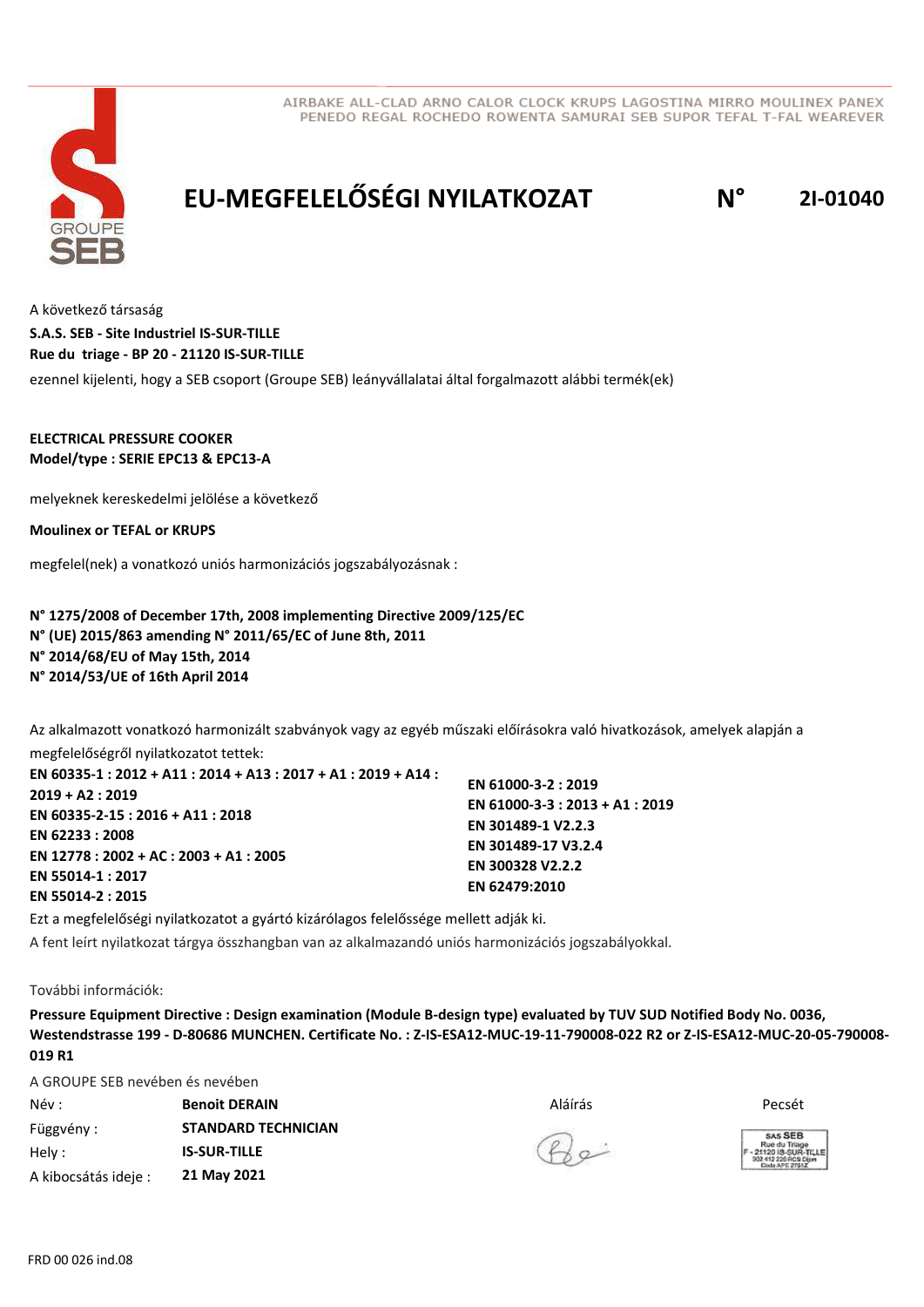

# **DEARBHÚ COMHRÉIREACHTA AE N° 2I-01040**

Leis seo thíos, dearbhaímid go bhfuil an táirge arna dhíol (na táirgí arna ndíol) ag fochuideachtaí Groupe SEB **S.A.S. SEB - Site Industriel IS-SUR-TILLE Rue du triage - BP 20 - 21120 IS-SUR-TILLE**

### **ELECTRICAL PRESSURE COOKER Model/type : SERIE EPC13 & EPC13-A**

Faoin mbranda tráchtála

**Moulinex or TEFAL or KRUPS**

i gcomhréir le reachtaíocht ábhartha an Aontais um chomhchuibhiú :

**N° 1275/2008 of December 17th, 2008 implementing Directive 2009/125/EC N° (UE) 2015/863 amending N° 2011/65/EC of June 8th, 2011 N° 2014/68/EU of May 15th, 2014 N° 2014/53/UE of 16th April 2014**

Caighdeáin chomhchuibhithe ábhartha arna n-úsáid nó tagairtí do na sonraíochtaí teicniúla eile a ndéantar comhréireacht a dhearbhú ina leith:

**EN 60335-1 : 2012 + A11 : 2014 + A13 : 2017 + A1 : 2019 + A14 : 2019 + A2 : 2019 EN 60335-2-15 : 2016 + A11 : 2018 EN 62233 : 2008 EN 12778 : 2002 + AC : 2003 + A1 : 2005 EN 55014-1 : 2017 EN 55014-2 : 2015 EN 61000-3-2 : 2019 EN 61000-3-3 : 2013 + A1 : 2019 EN 301489-1 V2.2.3 EN 301489-17 V3.2.4 EN 300328 V2.2.2 EN 62479:2010**

Déantar an dearbhú comhréireachta seo a eisiúint faoi fhreagracht aonair an déantúsóra

Tá ábhar an dearbhaithe a thuairiscítear thuas i gcomhréir leis an reachtaíocht is infheidhme maidir le comhchuibhiú de chuid an Aontais.

Faisnéis bhreise:

**Pressure Equipment Directive : Design examination (Module B-design type) evaluated by TUV SUD Notified Body No. 0036, Westendstrasse 199 - D-80686 MUNCHEN. Certificate No. : Z-IS-ESA12-MUC-19-11-790008-022 R2 or Z-IS-ESA12-MUC-20-05-790008- 019 R1**

Arna shíniú ag agus thar ceann GROUPE SEB

| Ainm :         | <b>Benoit DERAIN</b>       | Síniú  | Stampa                                               |
|----------------|----------------------------|--------|------------------------------------------------------|
| Fheidhm :      | <b>STANDARD TECHNICIAN</b> |        | SAS SEB                                              |
| áit :          | <b>IS-SUR-TILLE</b>        | $42 -$ | Rue du Triage<br>1-21120 IS-SUR<br>302 412 226 RCS D |
| Dáta eisiúna : | 21 May 2021                |        | Code APE 27512                                       |

 $\mathcal{P}$ 

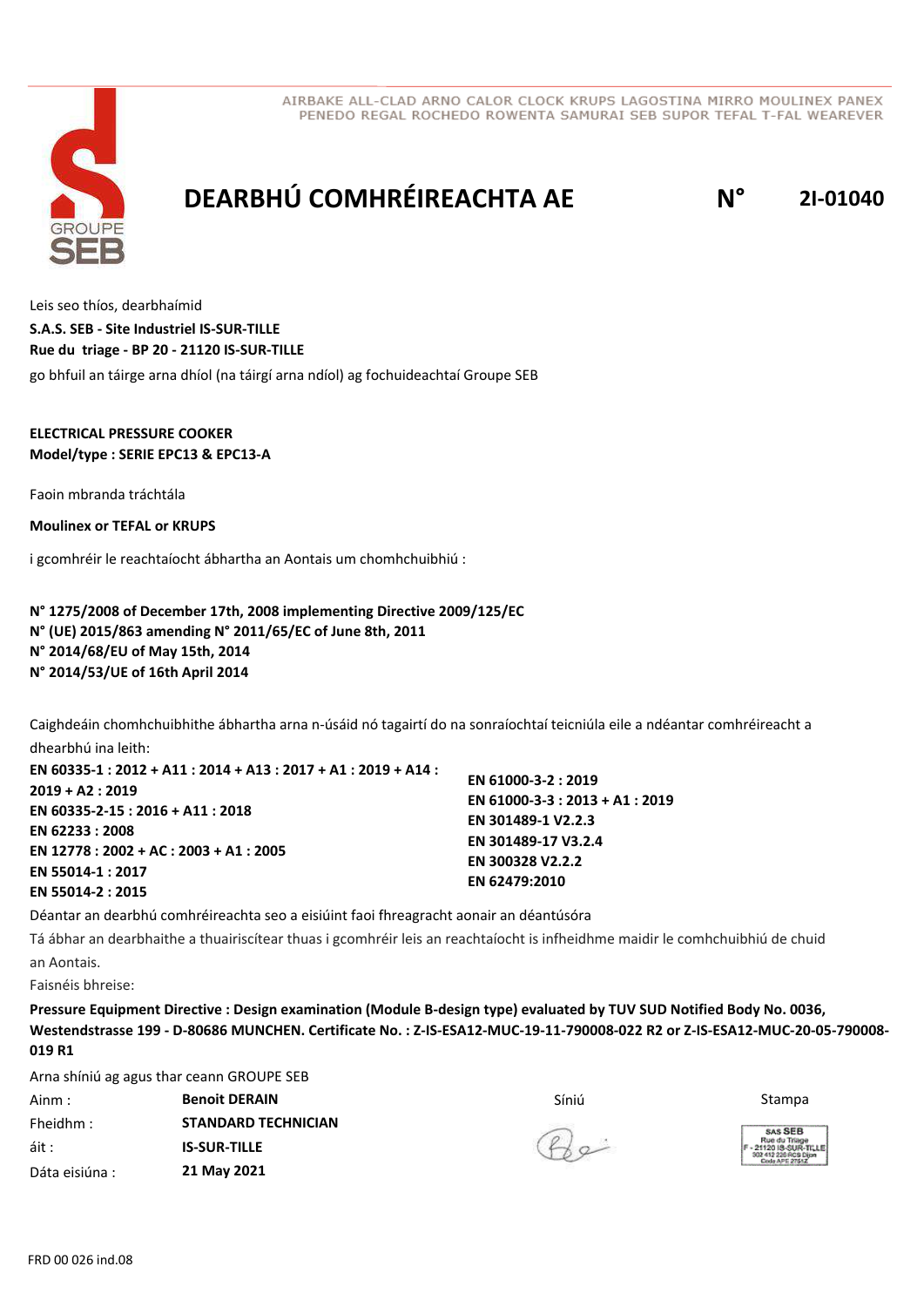



## **DICHIARAZIONE DI CONFORMITÀ N° 2I-01040**

Noi, società dichiariamo che il/i prodotto/i commercializzato/i dalle filiali del Gruppo SEB **S.A.S. SEB - Site Industriel IS-SUR-TILLE Rue du triage - BP 20 - 21120 IS-SUR-TILLE**

### **ELECTRICAL PRESSURE COOKER Model/type : SERIE EPC13 & EPC13-A**

Sotto il/i marchio/i commerciale/i

**Moulinex or TEFAL or KRUPS**

è/sono conforme/i alla normativa d'armonizzazione dell'Unione applicabile :

**N° 1275/2008 of December 17th, 2008 implementing Directive 2009/125/EC N° (UE) 2015/863 amending N° 2011/65/EC of June 8th, 2011 N° 2014/68/EU of May 15th, 2014 N° 2014/53/UE of 16th April 2014**

Norme armonizzate pertinenti utilizzate o riferimenti alle specifiche tecniche in relazione ai quali viene dichiarata la conformità:

| EN 60335-1 : 2012 + A11 : 2014 + A13 : 2017 + A1 : 2019 + A14 : |                                 |
|-----------------------------------------------------------------|---------------------------------|
|                                                                 | EN 61000-3-2: 2019              |
| 2019 + A2 : 2019                                                | EN 61000-3-3 : 2013 + A1 : 2019 |
| EN 60335-2-15 : 2016 + A11 : 2018                               | EN 301489-1 V2.2.3              |
| EN 62233 : 2008                                                 |                                 |
| EN 12778 : 2002 + AC : 2003 + A1 : 2005                         | EN 301489-17 V3.2.4             |
|                                                                 | EN 300328 V2.2.2                |
| EN 55014-1 : 2017                                               | EN 62479:2010                   |
| EN 55014-2 : 2015                                               |                                 |
|                                                                 |                                 |

La presente dichiarazione di conformità è rilasciata sotto la responsabilità esclusiva del fabbricante.

L'oggetto della dichiarazione sopra descritta è conforme alla normativa di armonizzazione dell'Unione applicabile.

Maggiori informazioni :

**Pressure Equipment Directive : Design examination (Module B-design type) evaluated by TUV SUD Notified Body No. 0036, Westendstrasse 199 - D-80686 MUNCHEN. Certificate No. : Z-IS-ESA12-MUC-19-11-790008-022 R2 or Z-IS-ESA12-MUC-20-05-790008- 019 R1**

Firmato da e per conto di GROUPE SEB

| Nome:              | <b>Benoit DERAIN</b>       | Firma        | Timbro                                                |
|--------------------|----------------------------|--------------|-------------------------------------------------------|
| Funzione:          | <b>STANDARD TECHNICIAN</b> |              | SAS SEB                                               |
| Luogo:             | <b>IS-SUR-TILLE</b>        | $R_{\infty}$ | Rue du Triage<br>- 21120 IS-SUR-<br>302 412 226 RCS D |
| Data d'emissione : | 21 May 2021                |              | Code APE 27512                                        |

 $Q_{\alpha}$ 

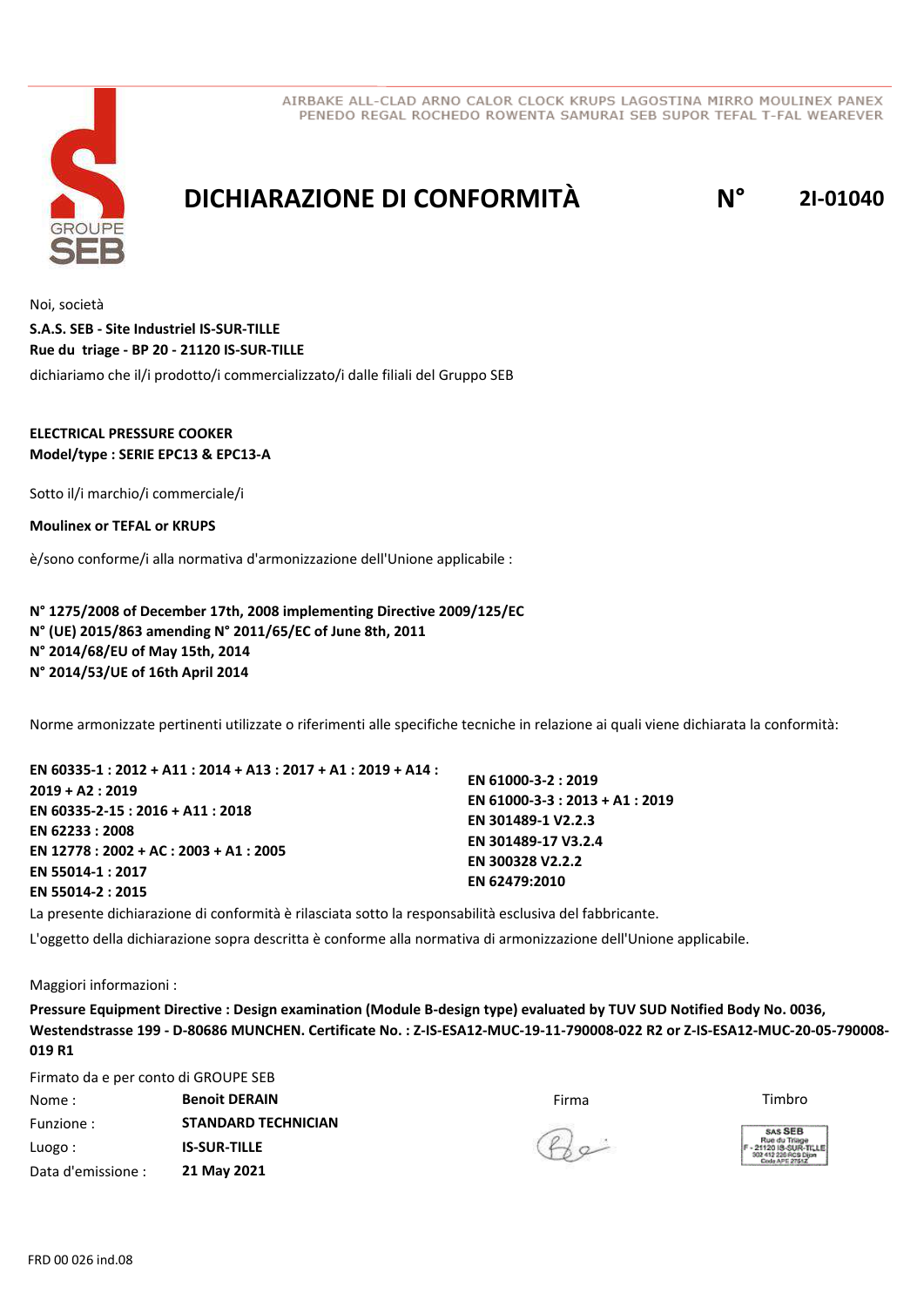

# **ES ATBILSTĪBAS DEKLARĀCIJA N° 2I-01040**

Uzņēmums apliecina, ka SEB grupas uzņēmumu pārdotais(-ie) produkts(-i) **S.A.S. SEB - Site Industriel IS-SUR-TILLE Rue du triage - BP 20 - 21120 IS-SUR-TILLE**

### **ELECTRICAL PRESSURE COOKER Model/type : SERIE EPC13 & EPC13-A**

ar preču zīmi(-ēm)

**Moulinex or TEFAL or KRUPS**

is atbilst piemērojamajiem Eiropas Savienības saskaņošanas tiesību aktiem :

**N° 1275/2008 of December 17th, 2008 implementing Directive 2009/125/EC N° (UE) 2015/863 amending N° 2011/65/EC of June 8th, 2011 N° 2014/68/EU of May 15th, 2014 N° 2014/53/UE of 16th April 2014**

Attiecīgie izmantotie saskaņotie standarti vai atsauces uz citām tehniskajām specifikācijām, kam nodrošināta atbilstība:

| EN 60335-1 : 2012 + A11 : 2014 + A13 : 2017 + A1 : 2019 + A14 : |                                 |
|-----------------------------------------------------------------|---------------------------------|
| $2019 + A2:2019$                                                | EN 61000-3-2: 2019              |
|                                                                 | EN 61000-3-3 : 2013 + A1 : 2019 |
| EN 60335-2-15 : 2016 + A11 : 2018                               | EN 301489-1 V2.2.3              |
| EN 62233:2008                                                   | EN 301489-17 V3.2.4             |
| EN 12778 : 2002 + AC : 2003 + A1 : 2005                         |                                 |
| EN 55014-1:2017                                                 | EN 300328 V2.2.2                |
| EN 55014-2 : 2015                                               | EN 62479:2010                   |

Par šo atbilstības deklarāciju ir atbildīgs tikai un vienīgi ražotājs.

Iepriekš aprakstītās deklarācijas priekšmets ir saskaņā ar piemērojamajiem Savienības saskaņošanas tiesību aktiem.

#### Papildu informācija:

**Pressure Equipment Directive : Design examination (Module B-design type) evaluated by TUV SUD Notified Body No. 0036, Westendstrasse 199 - D-80686 MUNCHEN. Certificate No. : Z-IS-ESA12-MUC-19-11-790008-022 R2 or Z-IS-ESA12-MUC-20-05-790008- 019 R1**

Parakstījis GROUPE SEB un vārdā

| Nosaukums:                          | <b>Benoit DERAIN</b>       | Paraksts     | Zimogs                                                |
|-------------------------------------|----------------------------|--------------|-------------------------------------------------------|
| Funkcija :                          | <b>STANDARD TECHNICIAN</b> |              | SAS SEB                                               |
| Vieta :                             | <b>IS-SUR-TILLE</b>        | $P_{\alpha}$ | Rue du Triage<br>- 21120 IS-SUR-<br>302 412 226 RCS D |
| Pilnvarotais pārstāvis: 21 May 2021 |                            |              | Code APE 27512                                        |



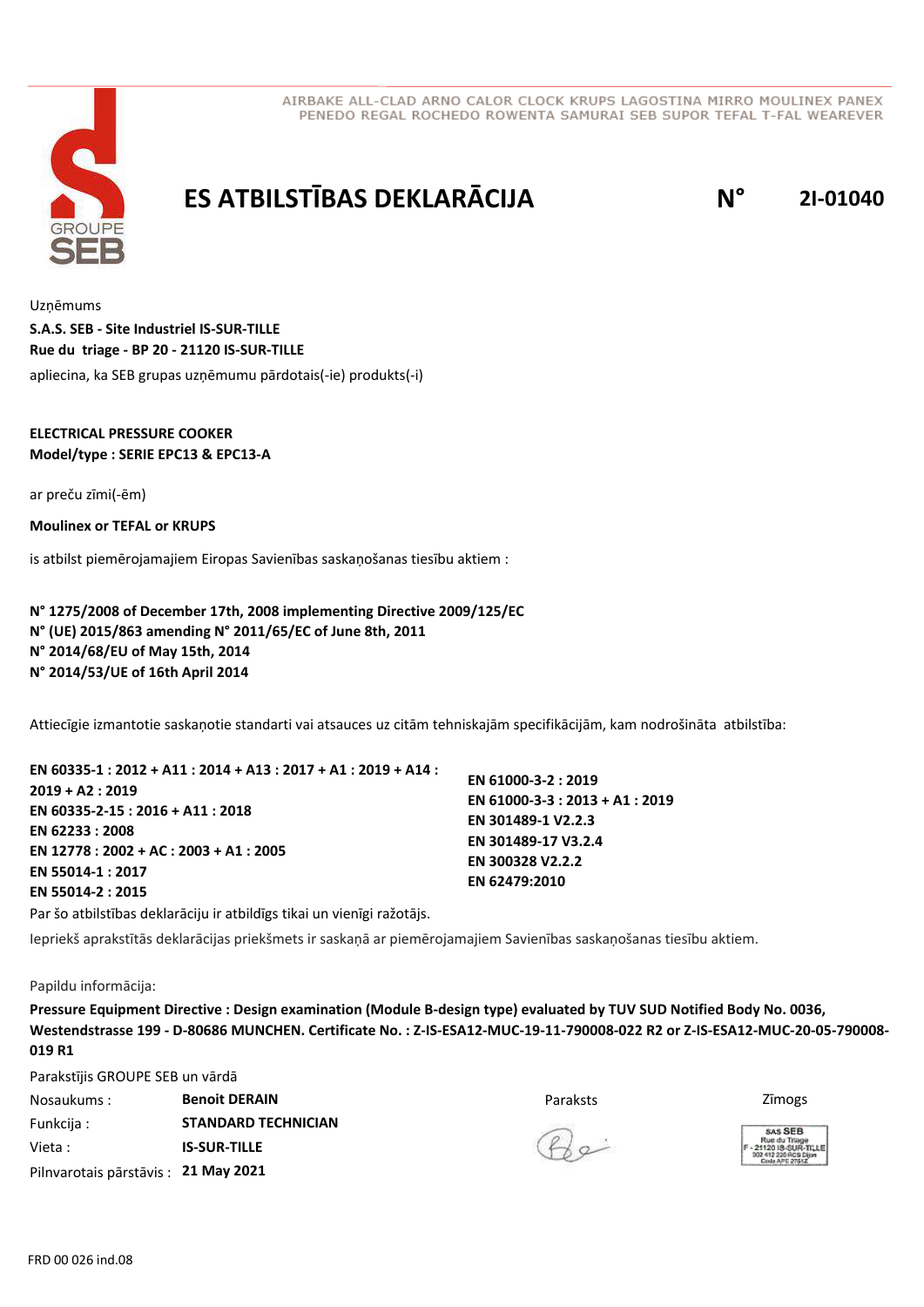

## **ES ATITIKTIES DEKLARACIJA N° 2I-01040**

Mes, bendrovė pareiškiame, kad SEB grupės filialų parduodamas (-i) produktas (-ai) **S.A.S. SEB - Site Industriel IS-SUR-TILLE Rue du triage - BP 20 - 21120 IS-SUR-TILLE**

### **ELECTRICAL PRESSURE COOKER Model/type : SERIE EPC13 & EPC13-A**

Turintys prekės ženklą (-us)

**Moulinex or TEFAL or KRUPS**

atitinka taikomus Europos Sąjungos derinamuosius teisės aktus :

**N° 1275/2008 of December 17th, 2008 implementing Directive 2009/125/EC N° (UE) 2015/863 amending N° 2011/65/EC of June 8th, 2011 N° 2014/68/EU of May 15th, 2014 N° 2014/53/UE of 16th April 2014**

Naudoti atitinkami darnieji standartai arba nuorodos į kitas technines specifikacijas, pagal kuriuos deklaruota atitiktis:

| EN 60335-1 : 2012 + A11 : 2014 + A13 : 2017 + A1 : 2019 + A14 : |                                 |
|-----------------------------------------------------------------|---------------------------------|
|                                                                 | EN 61000-3-2: 2019              |
| $2019 + A2:2019$                                                | EN 61000-3-3 : 2013 + A1 : 2019 |
| EN 60335-2-15 : 2016 + A11 : 2018                               |                                 |
| EN 62233 : 2008                                                 | EN 301489-1 V2.2.3              |
|                                                                 | EN 301489-17 V3.2.4             |
| EN 12778 : 2002 + AC : 2003 + A1 : 2005                         | EN 300328 V2.2.2                |
| EN 55014-1:2017                                                 |                                 |
| EN 55014-2:2015                                                 | EN 62479:2010                   |
|                                                                 |                                 |

Ši atitikties deklaracija išduota gamintojui prisiimant visą atsakomybę.

Aukščiau aprašytas deklaracijos dalykas atitinka taikomus Sąjungos derinimo teisės aktus.

#### Papildoma informacija

**Pressure Equipment Directive : Design examination (Module B-design type) evaluated by TUV SUD Notified Body No. 0036, Westendstrasse 199 - D-80686 MUNCHEN. Certificate No. : Z-IS-ESA12-MUC-19-11-790008-022 R2 or Z-IS-ESA12-MUC-20-05-790008- 019 R1**

Pasirašyta "GROUPE SEB" vardu

| Pavadinimas:     | <b>Benoit DERAIN</b>       | Parašas      | Spaudas                                                     |
|------------------|----------------------------|--------------|-------------------------------------------------------------|
| Funkcija :       | <b>STANDARD TECHNICIAN</b> |              | SAS SEB                                                     |
| Vieta :          | <b>IS-SUR-TILLE</b>        | $Q_{\alpha}$ | Rue du Triage<br>F - 21120 IS-SUR-TI<br>302 412 226 RCS Die |
| Išleidimo data : | 21 May 2021                |              |                                                             |



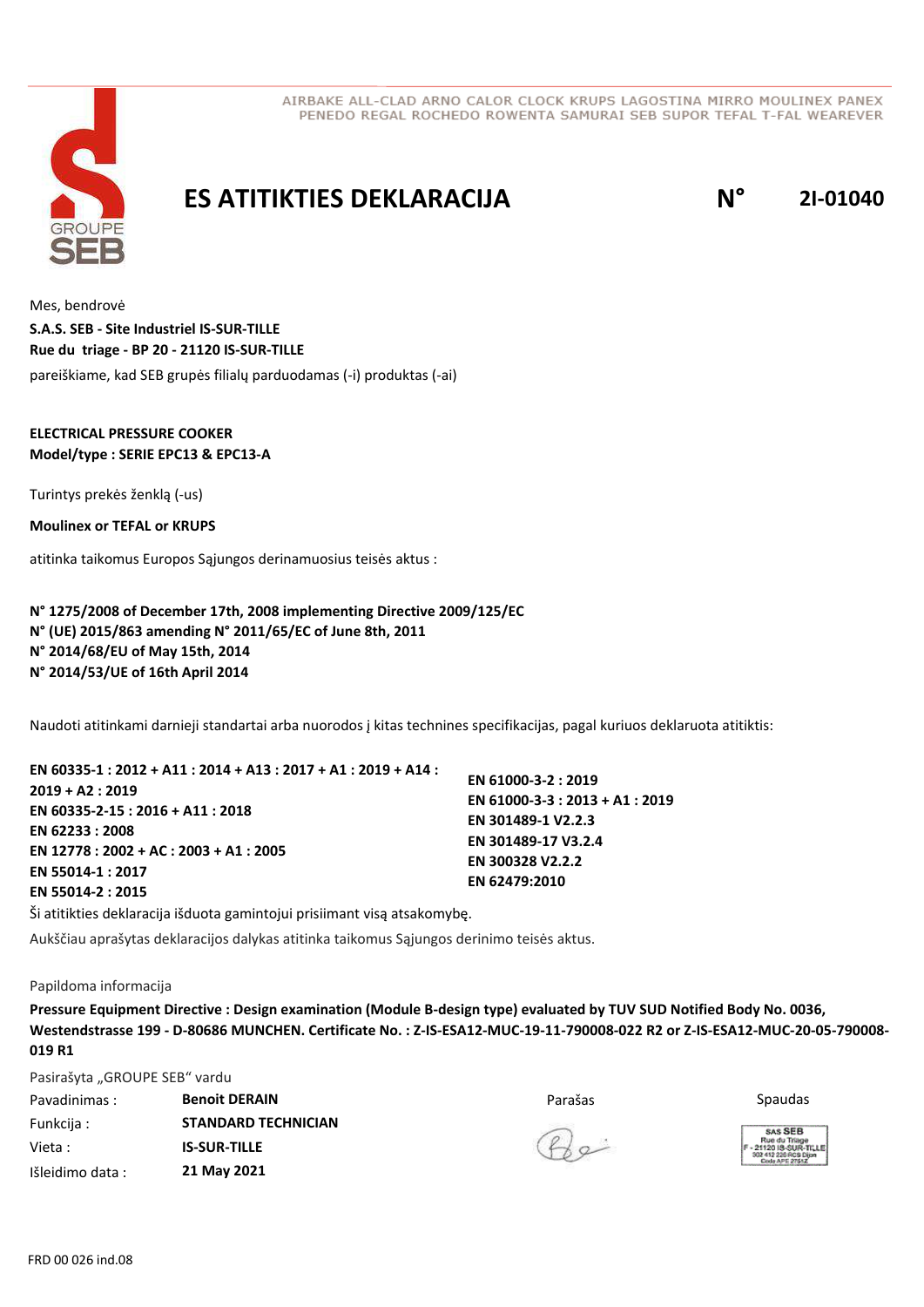



## **DIKJARAZZJONI TA' KONFORMITÀ tal-UE N° 2I-01040**

Aħna, il-kumpanija niddikjaraw li l-prodott(i) kkummerċjalizzati(i) mis-sussidjarji tal-Grupp SEB **S.A.S. SEB - Site Industriel IS-SUR-TILLE Rue du triage - BP 20 - 21120 IS-SUR-TILLE**

#### **ELECTRICAL PRESSURE COOKER Model/type : SERIE EPC13 & EPC13-A**

taħt it-trejdmark(s)

**Moulinex or TEFAL or KRUPS**

huwa (huma) konformi mal-leġiżlazzjoni ta' armonizzazzjoni tal-Unjoni applikabbli :

**N° 1275/2008 of December 17th, 2008 implementing Directive 2009/125/EC N° (UE) 2015/863 amending N° 2011/65/EC of June 8th, 2011 N° 2014/68/EU of May 15th, 2014 N° 2014/53/UE of 16th April 2014**

Standards armonizzati rilevanti li ntużaw jew ir-referenzi għall-ispeċifikazzjonijiet tekniċi l-oħra li skonthom qed tiġi ddikjarata l-konformità:

**EN 60335-1 : 2012 + A11 : 2014 + A13 : 2017 + A1 : 2019 + A14 : 2019 + A2 : 2019 EN 60335-2-15 : 2016 + A11 : 2018 EN 62233 : 2008 EN 12778 : 2002 + AC : 2003 + A1 : 2005 EN 55014-1 : 2017 EN 55014-2 : 2015**

**EN 61000-3-2 : 2019 EN 61000-3-3 : 2013 + A1 : 2019 EN 301489-1 V2.2.3 EN 301489-17 V3.2.4 EN 300328 V2.2.2 EN 62479:2010**

Din id-dikjarazzjoni ta' konformità tinħareg taħt ir-responsabbiltà unika tal-manifattur. Is-suġġett tad-dikjarazzjoni deskritta hawn fuq huwa skont il-leġiżlazzjoni ta 'armonizzazzjoni applikabbli tal-Unjoni.

#### Informazzjoni addizzjonali:

**Pressure Equipment Directive : Design examination (Module B-design type) evaluated by TUV SUD Notified Body No. 0036, Westendstrasse 199 - D-80686 MUNCHEN. Certificate No. : Z-IS-ESA12-MUC-19-11-790008-022 R2 or Z-IS-ESA12-MUC-20-05-790008- 019 R1**

Iffirmat minn u f'isem GRUPE SEB

| lsem :          | <b>Benoit DERAIN</b>       | Firma        | Timbru                                                |
|-----------------|----------------------------|--------------|-------------------------------------------------------|
| Funzioni:       | <b>STANDARD TECHNICIAN</b> |              | SAS SEB                                               |
| Post :          | <b>IS-SUR-TILLE</b>        | $Q_{\alpha}$ | Rue du Triage<br>- 21120 IS-SUR-<br>302 412 226 RCS D |
| Data tal-ħruġ : | 21 May 2021                |              | Code APE 27512                                        |

 $\mathcal{P}$ 

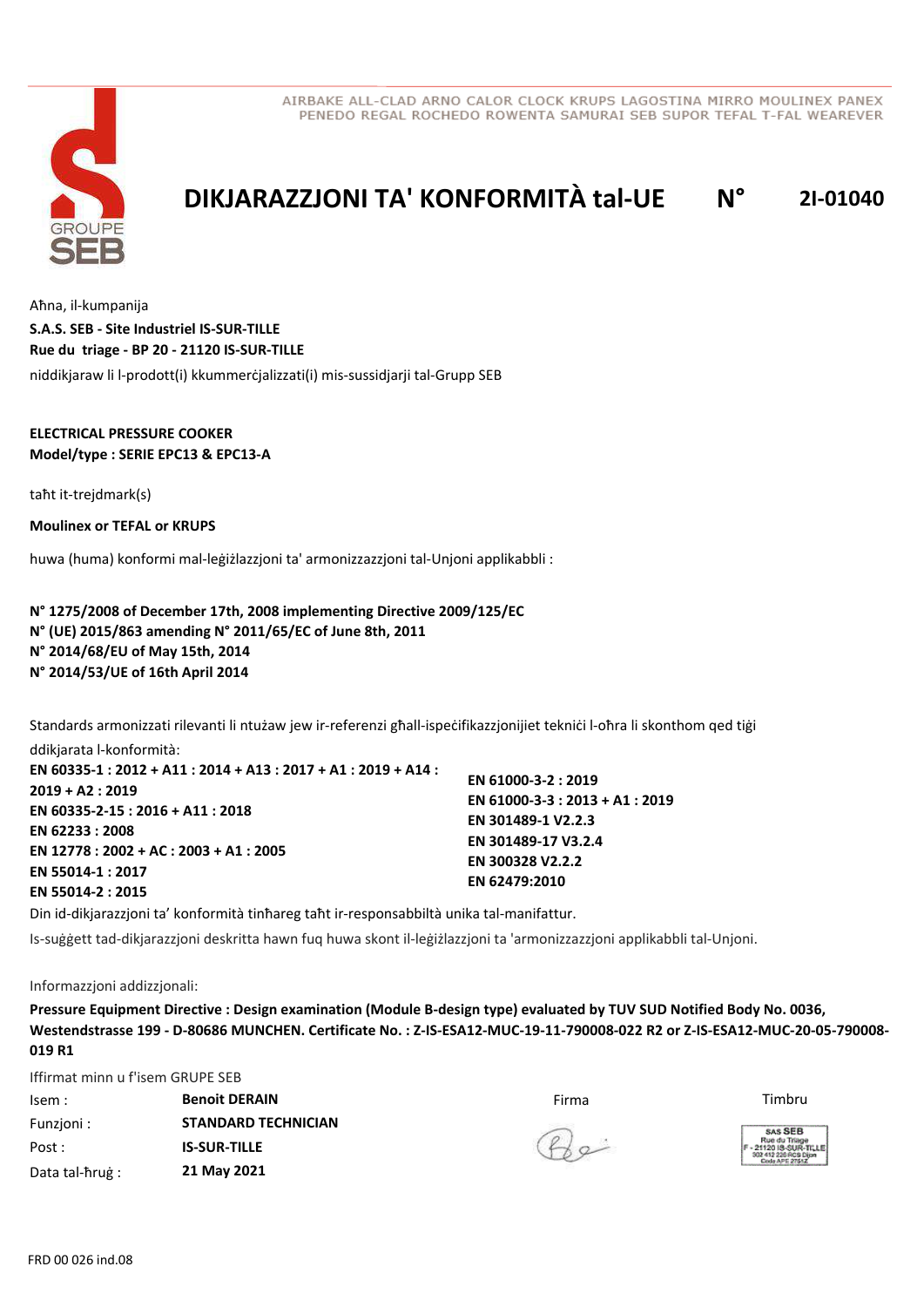

## **EU SAMSVARSERKLÆRING N° 2I-01040**

Vi erklærer herved at produkt som selges av datterselskaper av SEB Group **S.A.S. SEB - Site Industriel IS-SUR-TILLE Rue du triage - BP 20 - 21120 IS-SUR-TILLE**

### **ELECTRICAL PRESSURE COOKER Model/type : SERIE EPC13 & EPC13-A**

Med varemerke

**Moulinex or TEFAL or KRUPS**

er i samsvar med relevant EU-lovgivning for harmonisering:

**N° 1275/2008 of December 17th, 2008 implementing Directive 2009/125/EC N° (UE) 2015/863 amending N° 2011/65/EC of June 8th, 2011 N° 2014/68/EU of May 15th, 2014 N° 2014/53/UE of 16th April 2014**

Relevante harmoniserte standarder som er brukt eller referanser til andre tekniske spesifikasjoner relatert til erklært samsvar

| EN 60335-1 : 2012 + A11 : 2014 + A13 : 2017 + A1 : 2019 + A14 : |                                 |
|-----------------------------------------------------------------|---------------------------------|
|                                                                 | EN 61000-3-2: 2019              |
| $2019 + A2:2019$                                                | EN 61000-3-3 : 2013 + A1 : 2019 |
| EN 60335-2-15 : 2016 + A11 : 2018                               |                                 |
|                                                                 | EN 301489-1 V2.2.3              |
| EN 62233 : 2008                                                 | EN 301489-17 V3.2.4             |
| EN 12778 : 2002 + AC : 2003 + A1 : 2005                         |                                 |
| EN 55014-1:2017                                                 | EN 300328 V2.2.2                |
|                                                                 | EN 62479:2010                   |
| EN 55014-2 : 2015                                               |                                 |

Denne samsvarserklæringen er utstedt på produsentens eneansvar.

Temaet for erklæringen beskrevet ovenfor er i samsvar med gjeldende unionsharmoniseringslovgivning.

#### Tilleggsinformasjon

**Pressure Equipment Directive : Design examination (Module B-design type) evaluated by TUV SUD Notified Body No. 0036, Westendstrasse 199 - D-80686 MUNCHEN. Certificate No. : Z-IS-ESA12-MUC-19-11-790008-022 R2 or Z-IS-ESA12-MUC-20-05-790008- 019 R1**

Signert av er på vegne av GROUPE SEB

| Navn:            | <b>Benoit DERAIN</b>       | Signatur     | Stempel                                                  |
|------------------|----------------------------|--------------|----------------------------------------------------------|
| Funksjon :       | <b>STANDARD TECHNICIAN</b> |              | SAS SEB                                                  |
| Sted :           | <b>IS-SUR-TILLE</b>        | $Q_{\alpha}$ | Rue du Triage<br>21120 IS-SUR-TI -<br>302 412 226 RCS DB |
| Utstedelsesdato: | 21 May 2021                |              |                                                          |



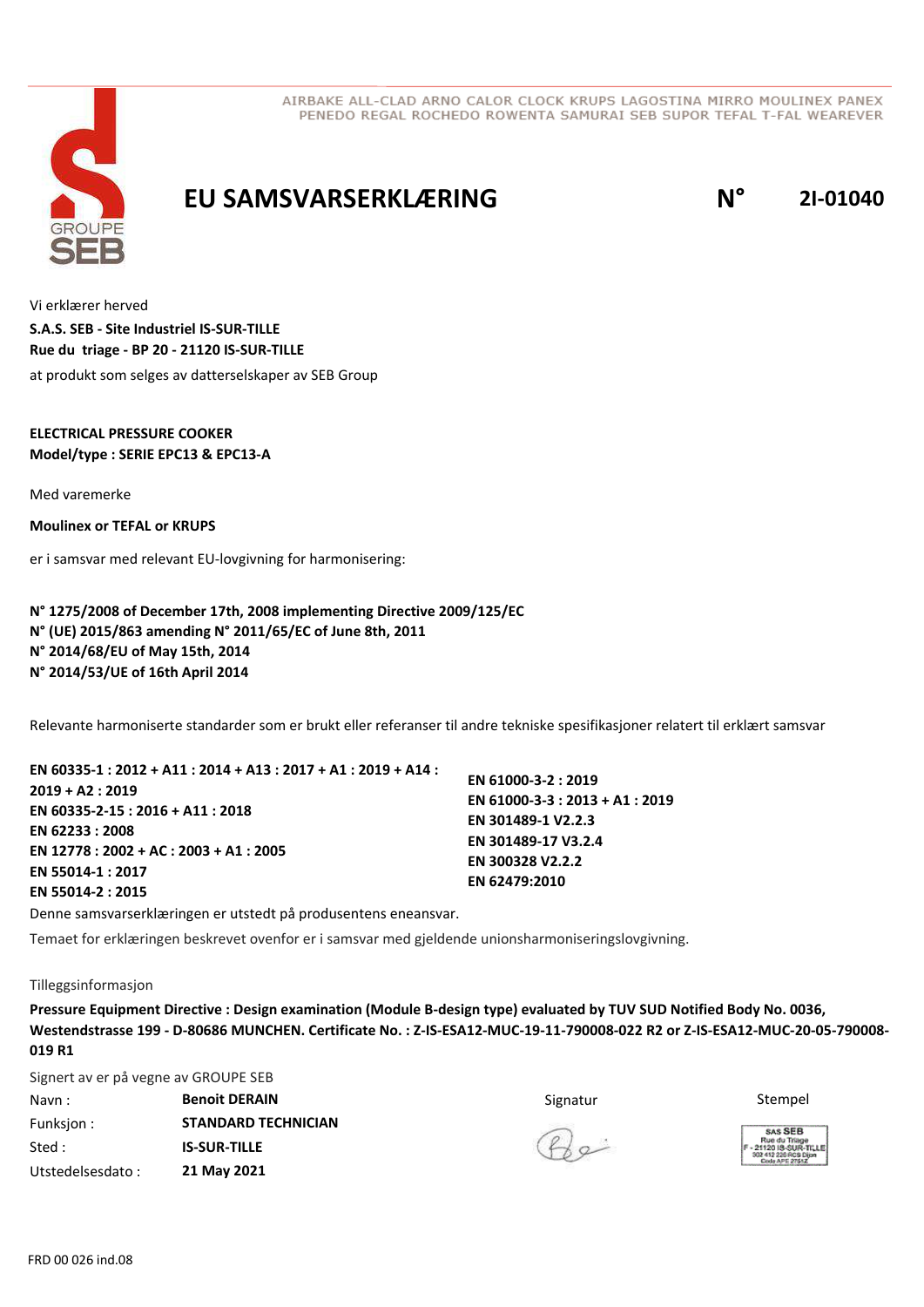

# **DEKLARACJA ZGODNOŚCI UE N° 2I-01040**

Spółka deklaruje, że produkt(y) sprzedawany(e) przez spółki zależne Grupy SEB **S.A.S. SEB - Site Industriel IS-SUR-TILLE Rue du triage - BP 20 - 21120 IS-SUR-TILLE**

### **ELECTRICAL PRESSURE COOKER Model/type : SERIE EPC13 & EPC13-A**

pod marką(ami) handlową(ymi)

**Moulinex or TEFAL or KRUPS**

jest (są) zgodny(e) z mającymi zastosowanie unijnymi przepisami w sprawie harmonizacji :

**N° 1275/2008 of December 17th, 2008 implementing Directive 2009/125/EC N° (UE) 2015/863 amending N° 2011/65/EC of June 8th, 2011 N° 2014/68/EU of May 15th, 2014 N° 2014/53/UE of 16th April 2014**

Odwołania do odnośnych norm zharmonizowanych, które zastosowano, lub do innych specyfikacji technicznych, w odniesieniu

do których deklarowana jest zgodność: **EN 60335-1 : 2012 + A11 : 2014 + A13 : 2017 + A1 : 2019 + A14 : 2019 + A2 : 2019 EN 60335-2-15 : 2016 + A11 : 2018 EN 62233 : 2008 EN 12778 : 2002 + AC : 2003 + A1 : 2005 EN 55014-1 : 2017 EN 55014-2 : 2015**

**EN 61000-3-2 : 2019 EN 61000-3-3 : 2013 + A1 : 2019 EN 301489-1 V2.2.3 EN 301489-17 V3.2.4 EN 300328 V2.2.2 EN 62479:2010**

Niniejsza deklaracja zgodności wydana zostaje na wyłączną odpowiedzialność producenta.

Przedmiot deklaracji opisany powyżej jest zgodny z obowiązującym unijnym prawodawstwem harmonizacyjnym.

Dodatkowe informacje:

**Pressure Equipment Directive : Design examination (Module B-design type) evaluated by TUV SUD Notified Body No. 0036, Westendstrasse 199 - D-80686 MUNCHEN. Certificate No. : Z-IS-ESA12-MUC-19-11-790008-022 R2 or Z-IS-ESA12-MUC-20-05-790008- 019 R1**

Podpisano w imieniu GROUPE SEB

| Naswa:         | <b>Benoit DERAIN</b>       | Podpis       | Stempel                                                   |
|----------------|----------------------------|--------------|-----------------------------------------------------------|
| Funkcia:       | <b>STANDARD TECHNICIAN</b> |              | SAS SEB                                                   |
| Miejsce :      | <b>IS-SUR-TILLE</b>        | $Q_{\alpha}$ | Rue du Triage<br>F - 21120 IS-SUR-T<br>302 412 226 RCS DE |
| Data wydania : | 21 May 2021                |              | Code APE 2761Z                                            |



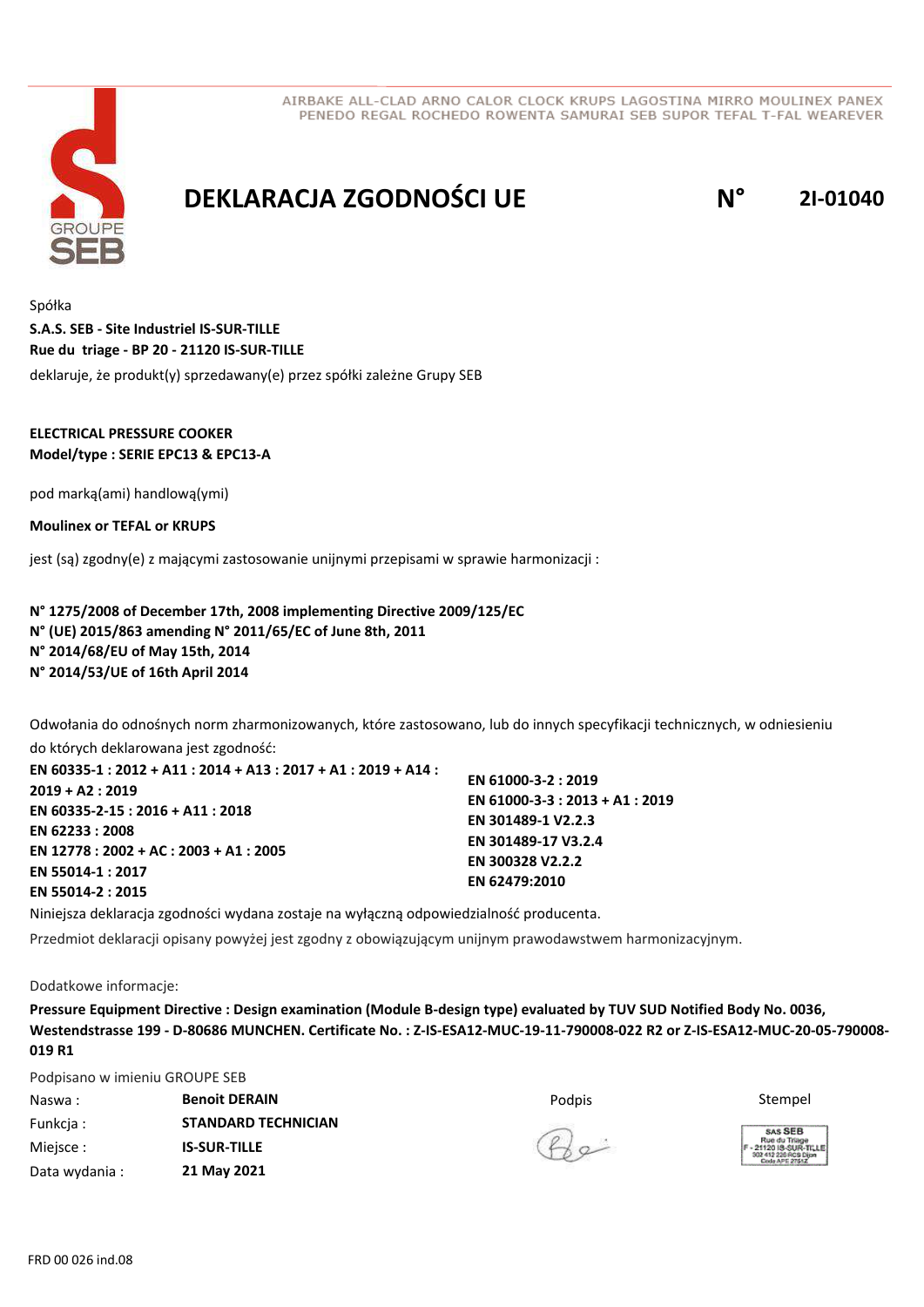



# **DECLARAÇÃO UE DE CONFORMIDADE N° 2I-01040**

A sociedade Declara que o(s) produto(s) comercializado(s) pelas filiais do Grupo SEB **S.A.S. SEB - Site Industriel IS-SUR-TILLE Rue du triage - BP 20 - 21120 IS-SUR-TILLE**

#### **ELECTRICAL PRESSURE COOKER Model/type : SERIE EPC13 & EPC13-A**

Sob a denominação comercial

**Moulinex or TEFAL or KRUPS**

in está(ão) em conformidade com a legislação de harmonização da UE aplicável :

**N° 1275/2008 of December 17th, 2008 implementing Directive 2009/125/EC N° (UE) 2015/863 amending N° 2011/65/EC of June 8th, 2011 N° 2014/68/EU of May 15th, 2014 N° 2014/53/UE of 16th April 2014**

Normas harmonizadas pertinentes utilizadas ou referências às demais especificações técnicas relativamente às quais

a conformidade é declarada: **EN 60335-1 : 2012 + A11 : 2014 + A13 : 2017 + A1 : 2019 + A14 : 2019 + A2 : 2019 EN 60335-2-15 : 2016 + A11 : 2018 EN 62233 : 2008 EN 12778 : 2002 + AC : 2003 + A1 : 2005 EN 55014-1 : 2017 EN 55014-2 : 2015**

**EN 61000-3-2 : 2019 EN 61000-3-3 : 2013 + A1 : 2019 EN 301489-1 V2.2.3 EN 301489-17 V3.2.4 EN 300328 V2.2.2 EN 62479:2010**

Esta declaração de conformidade é emitida sob exclusiva responsabilidade do fabricante

O assunto da declaração descrita acima está em conformidade com a legislação de harmonização da União aplicável.

Mais informações :

**Pressure Equipment Directive : Design examination (Module B-design type) evaluated by TUV SUD Notified Body No. 0036, Westendstrasse 199 - D-80686 MUNCHEN. Certificate No. : Z-IS-ESA12-MUC-19-11-790008-022 R2 or Z-IS-ESA12-MUC-20-05-790008- 019 R1**

Assinado por e em nome do GROUPE SEB

| Nome              | <b>Benoit DERAIN</b>       | Assinatura | Carimbo                                                 |
|-------------------|----------------------------|------------|---------------------------------------------------------|
| Função:           | <b>STANDARD TECHNICIAN</b> |            | SAS SEB                                                 |
| Lugar:            | <b>IS-SUR-TILLE</b>        | $(\ell)$   | Rue du Triage<br>1-21120 IS-SUR-T<br>302 412 226 RCS Di |
| Data de emissão : | 21 May 2021                |            | Code APE 2761Z                                          |



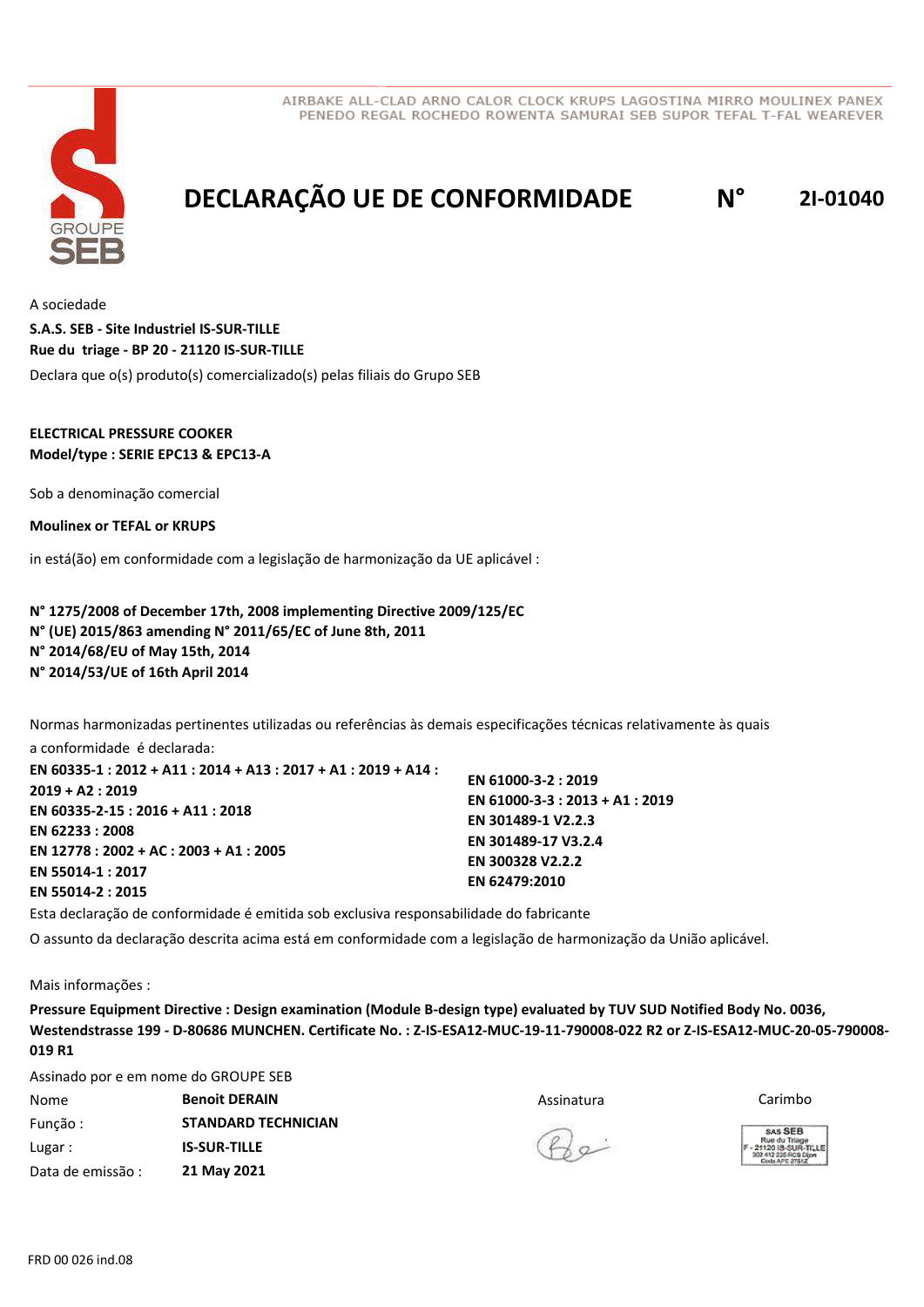



# **DECLARAȚIE DE CONFORMITATE UE N° 2I-01040**

Noi, societatea declarăm că produsul (produsele) comercializat(e) de filialele Groupe SEB **S.A.S. SEB - Site Industriel IS-SUR-TILLE Rue du triage - BP 20 - 21120 IS-SUR-TILLE**

#### **ELECTRICAL PRESSURE COOKER Model/type : SERIE EPC13 & EPC13-A**

sub denumirea (denumirile) comercială (comerciale)

#### **Moulinex or TEFAL or KRUPS**

este (sunt) conform(e) cu legislația aplicabilă de armonizare a Uniunii :

**N° 1275/2008 of December 17th, 2008 implementing Directive 2009/125/EC N° (UE) 2015/863 amending N° 2011/65/EC of June 8th, 2011 N° 2014/68/EU of May 15th, 2014 N° 2014/53/UE of 16th April 2014**

Standarde armonizate relevante utilizate sau referințe la alte specificații tehnice în conformitate cu care este declarată conformitatea:

| EN 60335-1 : 2012 + A11 : 2014 + A13 : 2017 + A1 : 2019 + A14 : |                                 |
|-----------------------------------------------------------------|---------------------------------|
| 2019 + A2 : 2019                                                | EN 61000-3-2: 2019              |
|                                                                 | EN 61000-3-3 : 2013 + A1 : 2019 |
| EN 60335-2-15 : 2016 + A11 : 2018                               | EN 301489-1 V2.2.3              |
| EN 62233 : 2008                                                 |                                 |
| EN 12778 : 2002 + AC : 2003 + A1 : 2005                         | EN 301489-17 V3.2.4             |
| EN 55014-1 : 2017                                               | EN 300328 V2.2.2                |
|                                                                 | EN 62479:2010                   |
| EN 55014-2 : 2015                                               |                                 |

Această declarație de conformitate este emisă pe răspunderea exclusivă a producătorului.

Obiectul declarației descris mai sus este în conformitate cu legislația aplicabilă de armonizare a Uniunii.

#### Informații suplimentare:

**Pressure Equipment Directive : Design examination (Module B-design type) evaluated by TUV SUD Notified Body No. 0036, Westendstrasse 199 - D-80686 MUNCHEN. Certificate No. : Z-IS-ESA12-MUC-19-11-790008-022 R2 or Z-IS-ESA12-MUC-20-05-790008- 019 R1**

Semnat de și în numele Grupului SEB

| Nume:           | <b>Benoit DERAIN</b>       | Semnătură    | Stampilă                                                |
|-----------------|----------------------------|--------------|---------------------------------------------------------|
| Functie:        | <b>STANDARD TECHNICIAN</b> |              | SAS SEB                                                 |
| Loc:            | <b>IS-SUR-TILLE</b>        | $Q_{\alpha}$ | Rue du Triage<br>21120 IS-SUR-TI<br>302 412 226 RCS Die |
| Data emiterii : | 21 May 2021                |              |                                                         |



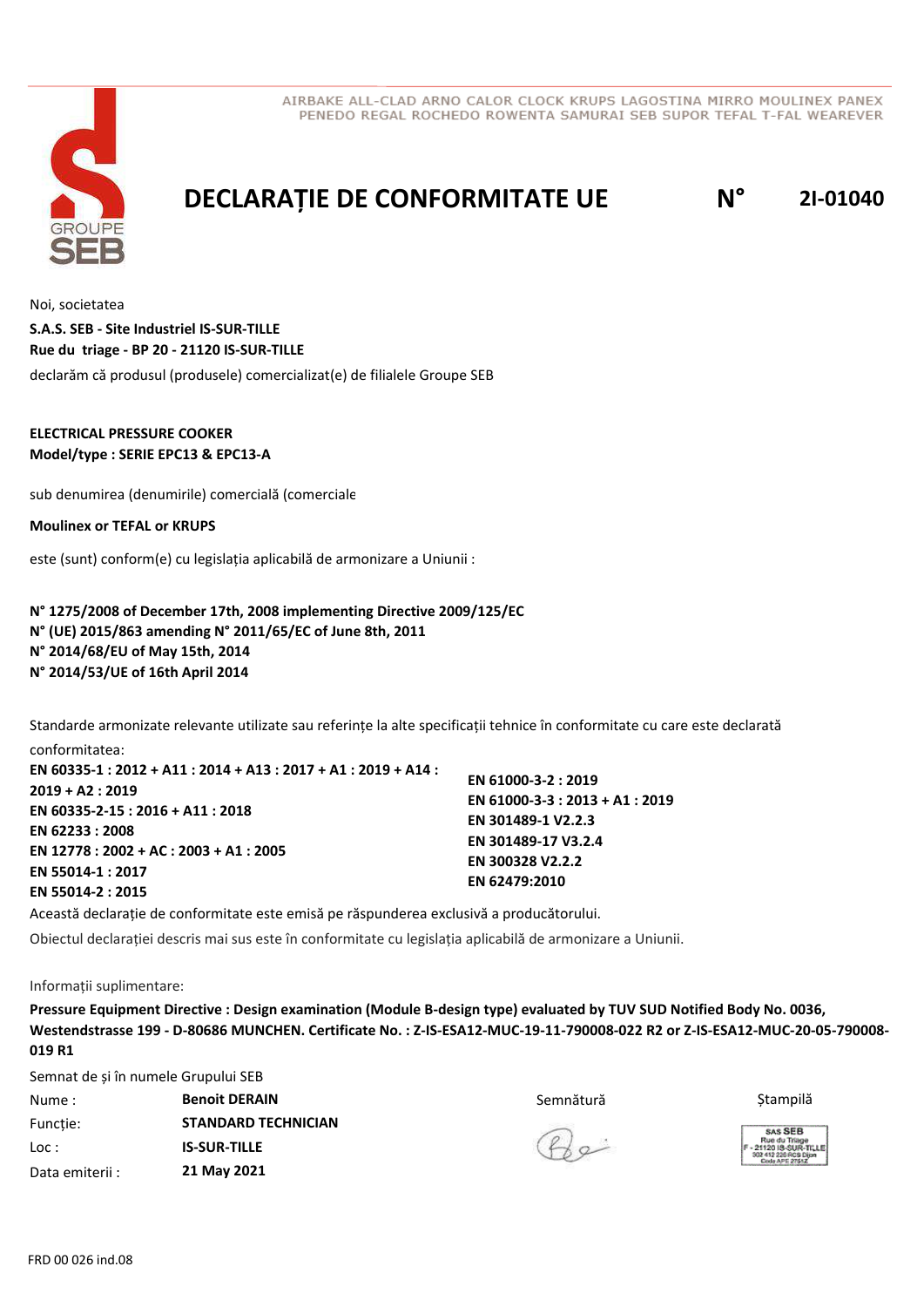



# **EU VYHLÁSENIE O ZHODE N° 2I-01040**

Naša spoločnosť vyhlasuje, že výrobok (výrobky) predávaný (-é) pobočkami skupiny Groupe SEB **S.A.S. SEB - Site Industriel IS-SUR-TILLE Rue du triage - BP 20 - 21120 IS-SUR-TILLE**

### **ELECTRICAL PRESSURE COOKER Model/type : SERIE EPC13 & EPC13-A**

 pod obchodným (-i) označením (označeniami)

**Moulinex or TEFAL or KRUPS**

je (sú) v zhode s platnými harmonizačnými právnymi predpismi Európskej únie :

**N° 1275/2008 of December 17th, 2008 implementing Directive 2009/125/EC N° (UE) 2015/863 amending N° 2011/65/EC of June 8th, 2011 N° 2014/68/EU of May 15th, 2014 N° 2014/53/UE of 16th April 2014**

Príslušné používané harmonizované normy alebo odkazy na iné technické špecifikácie, v súvislosti s ktorými sa vyhlasuje zhoda:

| EN 60335-1 : 2012 + A11 : 2014 + A13 : 2017 + A1 : 2019 + A14 : |                                 |
|-----------------------------------------------------------------|---------------------------------|
|                                                                 | EN 61000-3-2: 2019              |
| 2019 + A2 : 2019                                                | EN 61000-3-3 : 2013 + A1 : 2019 |
| EN 60335-2-15 : 2016 + A11 : 2018                               | EN 301489-1 V2.2.3              |
| EN 62233:2008                                                   |                                 |
| EN 12778 : 2002 + AC : 2003 + A1 : 2005                         | EN 301489-17 V3.2.4             |
| EN 55014-1 : 2017                                               | EN 300328 V2.2.2                |
|                                                                 | EN 62479:2010                   |
| EN 55014-2 : 2015                                               |                                 |

Toto vyhlásenie o zhode sa vydáva na výhradnú zodpovednosť výrobcu.

Predmet uvedeného vyhlásenia je v súlade s uplatniteľnými harmonizačnými právnymi predpismi Únie.

Doplňujúce informácie:

**Pressure Equipment Directive : Design examination (Module B-design type) evaluated by TUV SUD Notified Body No. 0036, Westendstrasse 199 - D-80686 MUNCHEN. Certificate No. : Z-IS-ESA12-MUC-19-11-790008-022 R2 or Z-IS-ESA12-MUC-20-05-790008- 019 R1**

Podpísané a v mene skupiny GROUPE SEB

| Názov :         | <b>Benoit DERAIN</b>       | Podpis | Pečiatka                                                  |
|-----------------|----------------------------|--------|-----------------------------------------------------------|
| Funkcie :       | <b>STANDARD TECHNICIAN</b> |        | SAS SEB                                                   |
| Miesto :        | <b>IS-SUR-TILLE</b>        | (A)    | Rue du Triage<br>21120 IS-SUR-TI -<br>302 412 226 RCS Die |
| Dátum vydania : | 21 May 2021                |        |                                                           |



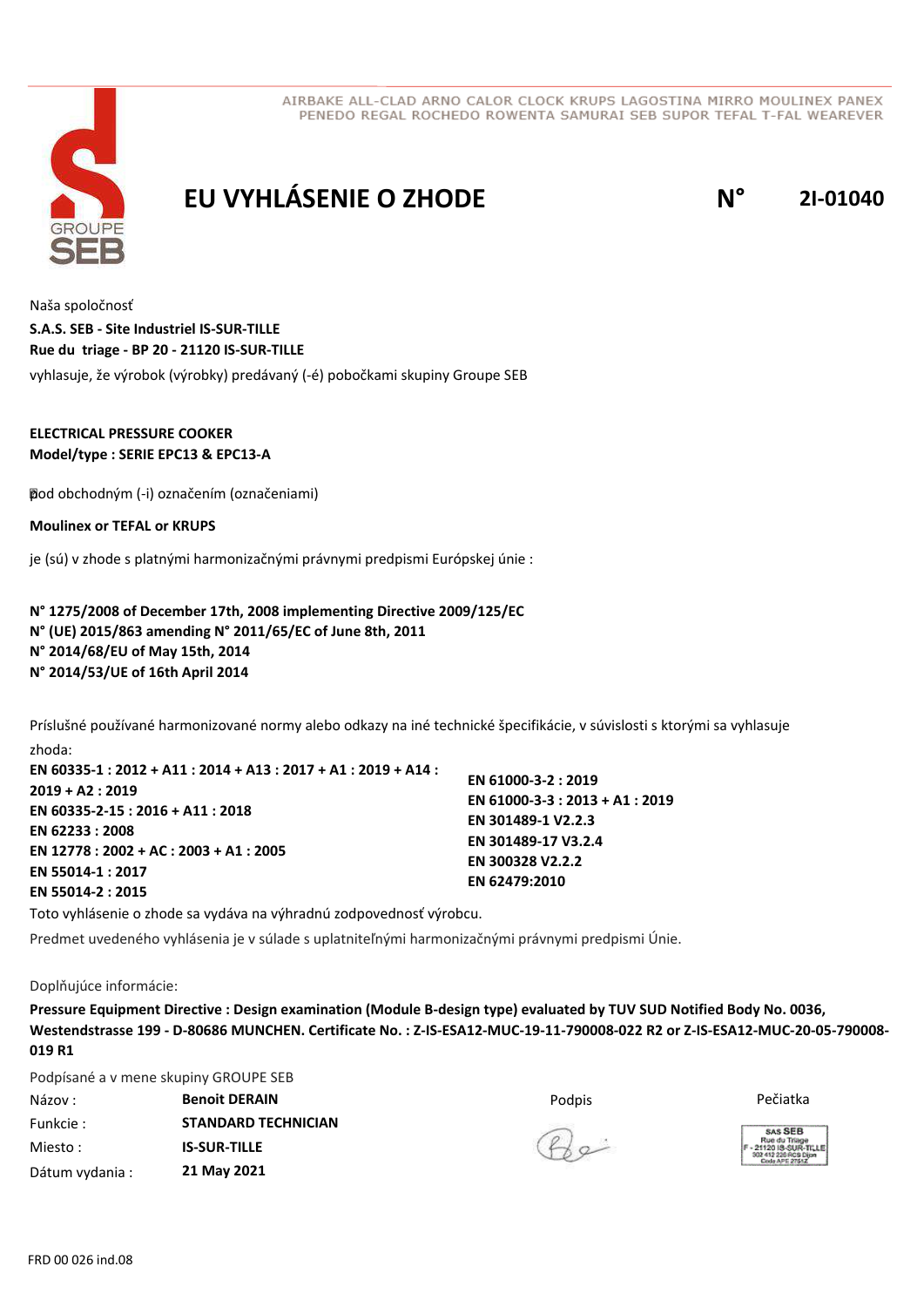

## **IZJAVA EU O SKLADNOSTI N° 2I-01040**

Družba izjavljamo, da izdelek(-ke), ki ga (jih) podružnice Skupine SEB tržijo **S.A.S. SEB - Site Industriel IS-SUR-TILLE Rue du triage - BP 20 - 21120 IS-SUR-TILLE**

### **ELECTRICAL PRESSURE COOKER Model/type : SERIE EPC13 & EPC13-A**

pod blagovno(-imi) znamko(-ami)

**Moulinex or TEFAL or KRUPS**

in je (so) skladen(-ni) z veljavno zakonodajo EU za poenotenje :

**N° 1275/2008 of December 17th, 2008 implementing Directive 2009/125/EC N° (UE) 2015/863 amending N° 2011/65/EC of June 8th, 2011 N° 2014/68/EU of May 15th, 2014 N° 2014/53/UE of 16th April 2014**

Ustrezni uporabljeni usklajeni standardi ali sklicevanja na druge tehnične specifikacije v zvezi s skladnostjo, ki je navedena v izjavi:

**EN 60335-1 : 2012 + A11 : 2014 + A13 : 2017 + A1 : 2019 + A14 : 2019 + A2 : 2019 EN 60335-2-15 : 2016 + A11 : 2018 EN 62233 : 2008 EN 12778 : 2002 + AC : 2003 + A1 : 2005 EN 55014-1 : 2017 EN 55014-2 : 2015 EN 61000-3-2 : 2019 EN 61000-3-3 : 2013 + A1 : 2019 EN 301489-1 V2.2.3 EN 301489-17 V3.2.4 EN 300328 V2.2.2 EN 62479:2010**

Izjava o skladnosti je izdana na lastno odgovornost proizvajalca.

Predmet zgoraj opisane izjave je v skladu z veljavno usklajevalno zakonodajo Unije.

Dodatni podatki:

**Pressure Equipment Directive : Design examination (Module B-design type) evaluated by TUV SUD Notified Body No. 0036, Westendstrasse 199 - D-80686 MUNCHEN. Certificate No. : Z-IS-ESA12-MUC-19-11-790008-022 R2 or Z-IS-ESA12-MUC-20-05-790008- 019 R1**

Podpisal in v imenu GROUPE SEB

| Ime:           | <b>Benoit DERAIN</b>       | Podpis | Žig                                                     |
|----------------|----------------------------|--------|---------------------------------------------------------|
| Funkcija:      | <b>STANDARD TECHNICIAN</b> | $40 -$ | <b>SAS SE</b><br>Rue du Tr<br>21120 18-St<br>Code APE 2 |
| Kraj :         | <b>IS-SUR-TILLE</b>        |        |                                                         |
| Datum izdaje : | 21 May 2021                |        |                                                         |

 $B_{\infty}$ 

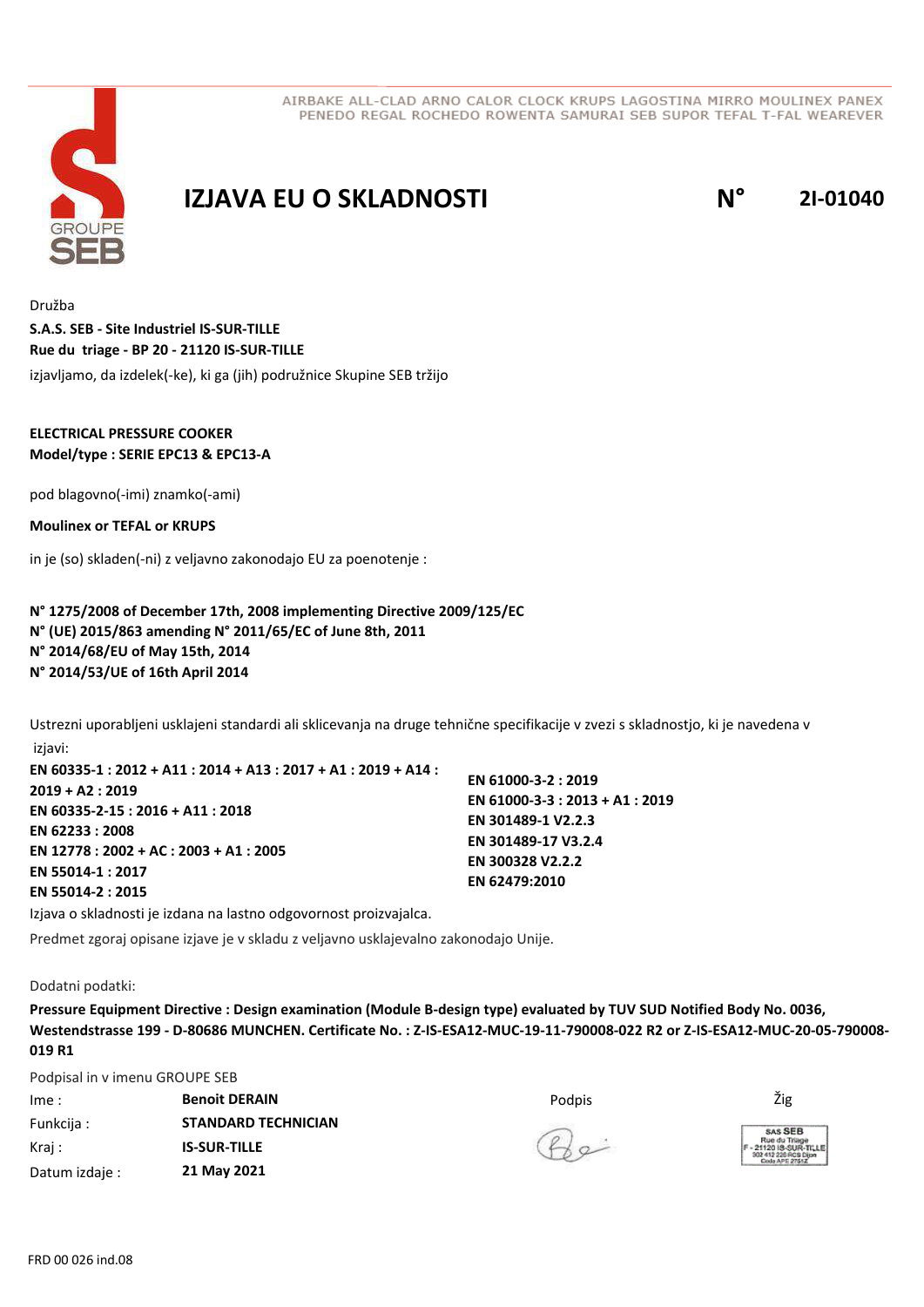



# **DECLARACIÓN UE DE CONFORMIDAD N° 2I-01040**

Nosotros, la sociedad declaramos que el(los) producto(s) comercializado(s) por las filiales del Grupo SEB **S.A.S. SEB - Site Industriel IS-SUR-TILLE Rue du triage - BP 20 - 21120 IS-SUR-TILLE**

#### **ELECTRICAL PRESSURE COOKER Model/type : SERIE EPC13 & EPC13-A**

Bajo la(s) marca(s) comercial(es)

**Moulinex or TEFAL or KRUPS**

es (son) conforme(s) a la legislación en materia de armonización de la Unión aplicable :

**N° 1275/2008 of December 17th, 2008 implementing Directive 2009/125/EC N° (UE) 2015/863 amending N° 2011/65/EC of June 8th, 2011 N° 2014/68/EU of May 15th, 2014 N° 2014/53/UE of 16th April 2014**

Normas armonizadas pertinentes utilizadas o referencias a las otras especificaciones técnicas a las cuales se declara la conformidad:

**EN 60335-1 : 2012 + A11 : 2014 + A13 : 2017 + A1 : 2019 + A14 : 2019 + A2 : 2019 EN 60335-2-15 : 2016 + A11 : 2018 EN 62233 : 2008 EN 12778 : 2002 + AC : 2003 + A1 : 2005 EN 55014-1 : 2017 EN 55014-2 : 2015**

**EN 61000-3-2 : 2019 EN 61000-3-3 : 2013 + A1 : 2019 EN 301489-1 V2.2.3 EN 301489-17 V3.2.4 EN 300328 V2.2.2 EN 62479:2010**

La presente declaración de conformidad se expide bajo la exclusiva responsabilidad del fabricante.

El objeto de la declaración descrita anteriormente está de acuerdo con la legislación de armonización de la Unión aplicable.

Más información :

**Pressure Equipment Directive : Design examination (Module B-design type) evaluated by TUV SUD Notified Body No. 0036, Westendstrasse 199 - D-80686 MUNCHEN. Certificate No. : Z-IS-ESA12-MUC-19-11-790008-022 R2 or Z-IS-ESA12-MUC-20-05-790008- 019 R1**

Firmado por y en nombre de GROUPE SEB

| Apellido :                        | <b>Benoit DERAIN</b>       | Firma        | Sello                                          |
|-----------------------------------|----------------------------|--------------|------------------------------------------------|
| Función :                         | <b>STANDARD TECHNICIAN</b> |              | <b>SAS SE</b>                                  |
| lugar:                            | <b>IS-SUR-TILLE</b>        | $R_{\infty}$ | Rue du Tria<br>$-2112018-50$<br>302 412 226 RO |
| Fecha de expedición : 21 May 2021 |                            |              | Code APE 27                                    |

 $P_{0}$ 

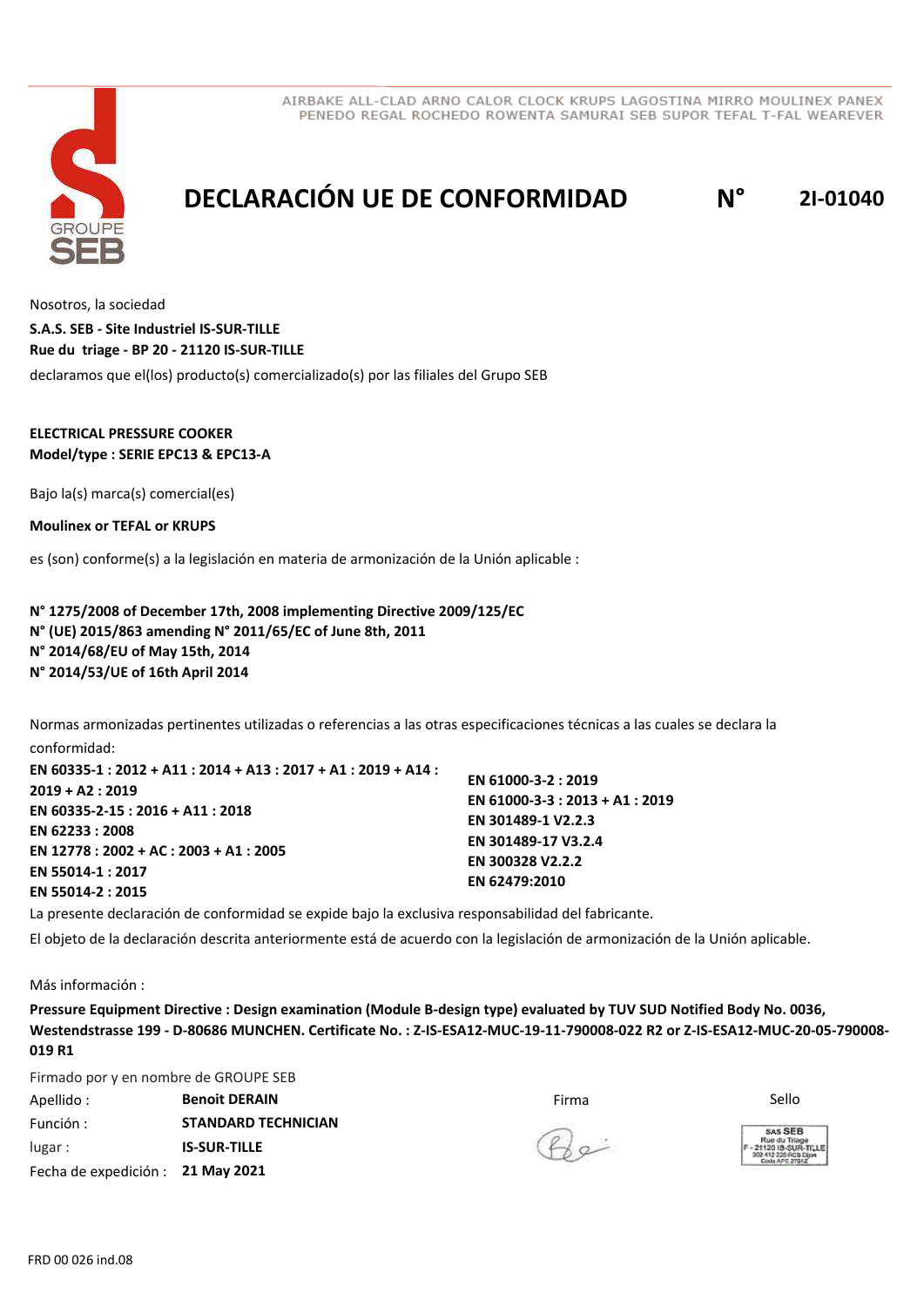



# **EU-FÖRSÄKRAN OM ÖVERENSSTÄMMELSE 2I-01040**

Härmed förklarar vi att produkten/-erna som saluförs av SEB-gruppens dotterbolag **S.A.S. SEB - Site Industriel IS-SUR-TILLE Rue du triage - BP 20 - 21120 IS-SUR-TILLE**

#### **ELECTRICAL PRESSURE COOKER Model/type : SERIE EPC13 & EPC13-A**

med handelsnamnet/-en

**Moulinex or TEFAL or KRUPS**

och som överensstämmer med gällande tillämplig harmoniserad unionslagstiftning :

**N° 1275/2008 of December 17th, 2008 implementing Directive 2009/125/EC N° (UE) 2015/863 amending N° 2011/65/EC of June 8th, 2011 N° 2014/68/EU of May 15th, 2014 N° 2014/53/UE of 16th April 2014**

Relevanta harmoniserade standarder som använts eller hänvisningar till de andra tekniska specifikationer enligt vilka överensstämmelsen försäkras:

**EN 60335-1 : 2012 + A11 : 2014 + A13 : 2017 + A1 : 2019 + A14 : 2019 + A2 : 2019 EN 60335-2-15 : 2016 + A11 : 2018 EN 62233 : 2008 EN 12778 : 2002 + AC : 2003 + A1 : 2005 EN 55014-1 : 2017 EN 55014-2 : 2015 EN 61000-3-2 : 2019 EN 61000-3-3 : 2013 + A1 : 2019 EN 301489-1 V2.2.3 EN 301489-17 V3.2.4 EN 300328 V2.2.2 EN 62479:2010**

Denna försäkran om överensstämmelse utfärdas på tillverkarens eget ansvar.

Föremålet för deklarationen som beskrivs ovan är i enlighet med tillämplig unionens harmoniseringslagstiftning.

Ytterligare information:

**Pressure Equipment Directive : Design examination (Module B-design type) evaluated by TUV SUD Notified Body No. 0036, Westendstrasse 199 - D-80686 MUNCHEN. Certificate No. : Z-IS-ESA12-MUC-19-11-790008-022 R2 or Z-IS-ESA12-MUC-20-05-790008- 019 R1**

Signerad av och på uppdrag av GROUPE SEB

Namn : **Benoit DERAIN Stämpel Benoit DERAIN Stämpel Stämpel Stämpel Stämpel** Funktion : Plats : Uigivningsdatum : **STANDARD TECHNICIAN IS-SUR-TILLE 21 May 2021**